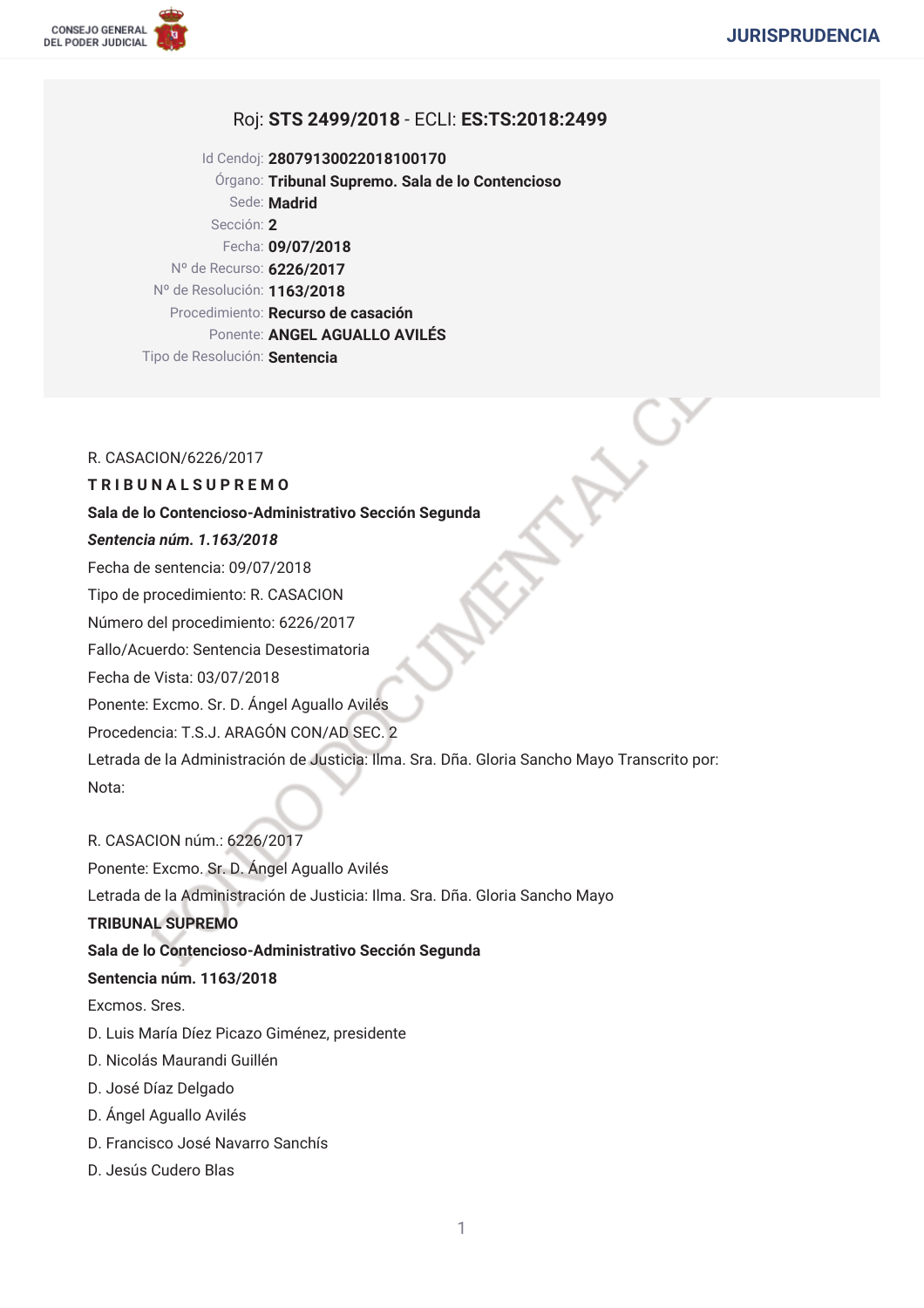

En Madrid, a 9 de julio de 2018.

Esta Sala ha visto el recurso de casación núm. 6226/2017, interpuesto por doña Elsa, en nombre y representación del BANCO BILBAO VIZCAYA ARGENTARIA, S.A., bajo la dirección letrada de D. Fernando Zamora Martínez, contra la sentencia de la Sala de lo Contencioso-Administrativo (Sección Segunda) del Tribunal Superior de Justicia de Aragón, de fecha 27 de septiembre de 2017 (ES:TSJA:2017:1251), dictada en el recurso de apelación núm. 174/2016, formulado frente a la sentencia del Juzgado de lo Contencioso-Administrativo núm. 4 de Zaragoza, de 31 de mayo de 2016, recaída en el procedimiento ordinario núm. 238/2015, sobre liquidación del *Impuesto* sobre el Incremento del Valor de los Terrenos de Naturaleza Urbana («IIVTNU»), ejercicio 2014. Ha sido parte recurrida el Ayuntamiento de Zaragoza, representado por la procuradora doña Sonia Salas Sánchez, con la asistencia del letrado D. José Luis Espelosín Audera.

Ha sido ponente el Excmo. Sr. D. Ángel Aguallo Avilés.

#### **ANTECEDENTES DE HECHO**

#### PRIMERO.- Resolución recurrida en casación, hechos del litigio y sentencia del Juzgado de lo Contencioso-Administrativo.

1. Este recurso de casación tiene por objeto la sentencia pronunciada el 27 de septiembre de 2017 por la Sección Segunda de la Sala de lo Contencioso-Administrativo del Tribunal Superior de Justicia de Aragón, desestimatoria del recurso de apelación núm. 174/2016.

2. Los hechos sobre los que ha versado el litigio, en lo que hace a las cuestiones que suscita el recurso que nos ocupa, son los siguientes:

a) El 17 de octubre de 2002, BANCO BILBAO VIZCAYA ARGENTARIA,

S.A. (en adelante, BBVA) adquirió a la sociedad "Plataforma Logística de Zaragoza, PLAZA, S.A" un inmueble sito en la CALLE000, núm. NUM000, en la ciudad de Zaragoza, por un precio total de 2.697.378,15 euros, a razón de 90,15 euros/metro cuadrado. Mediante escritura otorgada en la misma fecha, la citada entidad bancaria suscribió un contrato de arrendamiento financiero ("leasing") con la mercantil PUBLIFAX, S.L., estableciéndose un precio de 17.327.169,00 euros, de los que 14.937.215,40 euros correspondían al precio del arrendamiento financiero (renta e intereses) y 2.389.953,60 euros al Impuesto sobre el Valor Añadido devengado con la operación, siendo el tipo vigente en aquel momento el 16%. Dicho precio fue calculado sobre la base de lo pagado por BBVA por el solar, esto es, 2.697.378,15 euros (90,15 euros por 29.921 m<sup>2</sup>), así como de la construcción existente sobre dicho suelo, valorada en 7.302.621,85 euros. El valor residual, o precio de adquisición del inmueble a efectos de la opción de compra, se fijó en 82.984,53 euros.

El 30 de enero de 2007, hubo una modificación del proyecto inicial, incorporándose una nueva construcción destinada a almacén que se valoró en 1.475.861,41 euros. Como consecuencia de ella, el nuevo precio del contrato se estableció sobre la base del capital pendiente, que a dicha fecha ascendía a 8.388.423 euros más el citado importe de la nueva construcción y 2.140.213,02 euros de IVA. El valor residual tras la modificación del importe y plazo se fijó en 96.929,91 euros.

El 5 de agosto de 2014, PUBLIFAX, S.A. decidió anticipar la opción de compra prevista en el contrato de leasing, pagando a BBVA el importe pendiente de amortizar (4.057.979,14 euros) y la opción de compra, que ascendía a 96.929,91 euros, cantidad equivalente al valor residual del inmueble, incluido el suelo. En la misma fecha PUBLIFAX, S.A. vendió el inmueble de referencia a MERLÍN LOGÍSTICA, S.L., teniendo en cuenta a la hora de fijar el precio, según consta en autos, el informe emitido por la entidad CB DIRECCION000 el 1 de febrero de 2014, que tasaba el suelo en 80 euros por metro cuadrado, importe que, aplicado a la totalidad de la parcela, dio un precio total de venta del suelo de 2.393.680 euros.

b) En el entendimiento de que no se había producido una plusvalía con la transmisión, tras intentar infructuosamente que se declarara la operación como no sujeta al IIVTNU, BBVA presentó ante la Agencia Municipal Tributaria (Servicio de Gestión Tributaria; Unidad de Impuestos Inmobiliarios) del Ayuntamiento de Zaragoza la autoliquidación por el citado tributo en la que, partiendo de un valor del suelo de 1.303.772 euros, tras la aplicación de los correspondientes índices y coeficientes, resultaba una cuota tributaria de 137.678,36 euros.

Presentada, mediante escrito de 28 de noviembre de 2014, solicitud de rectificación de la autoliquidación, ésta fue rechazada por la mencionada Agencia Municipal Tributaria, mediante resolución de 6 de marzo de 2015, a tenor de lo dispuesto en el artículo 110.4 del Real Decreto 2/2004, de 5 de marzo, por el que se aprueba el Texto Refundido de la Lev Reguladora de las Haciendas Locales («TRLHL»).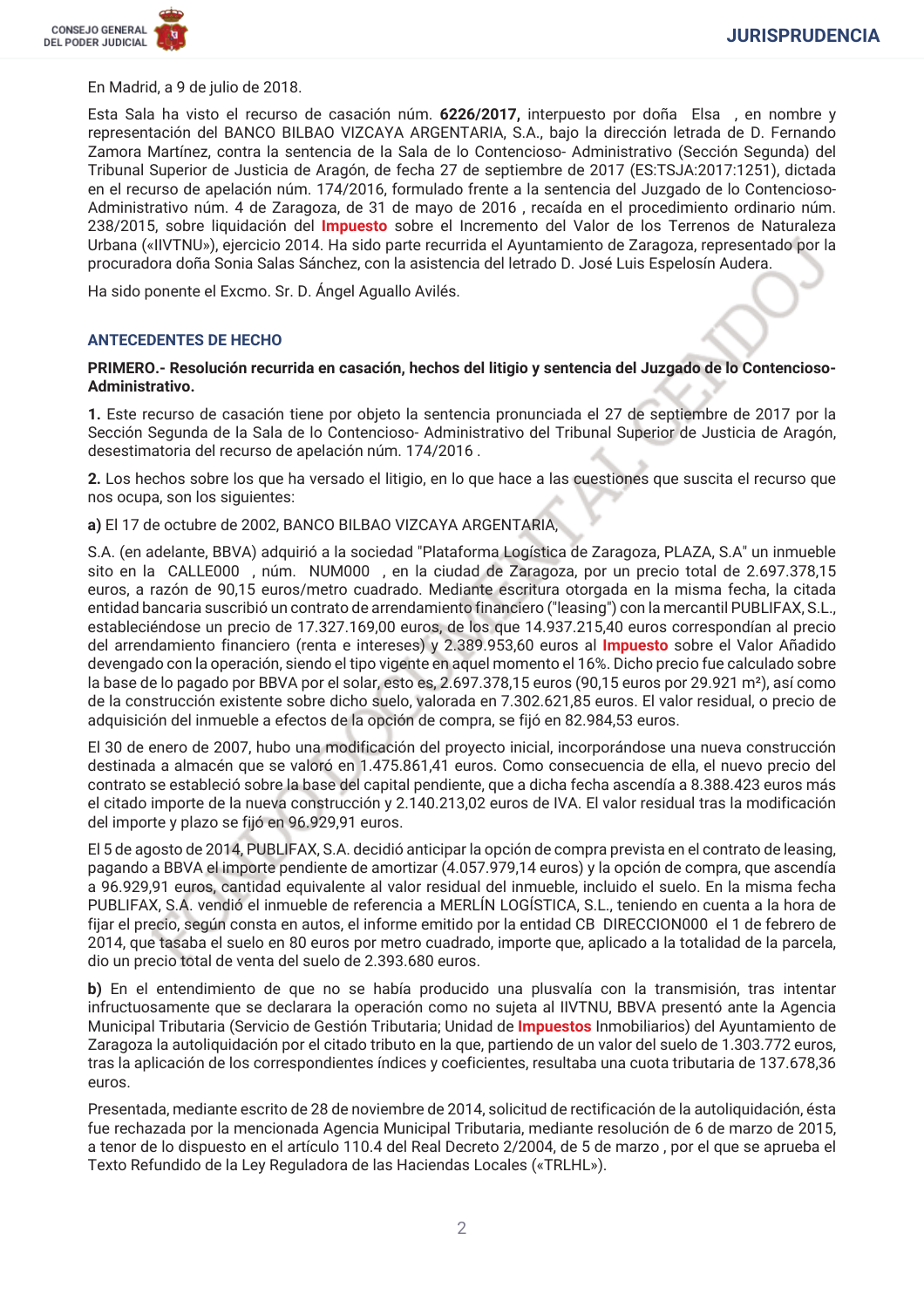c) Frente a dicha decisión, por escrito de 15 de abril de 2015, BBVA interpuso recurso de reposición, en síntesis, al entender que «si el precio de adquisición (y por tanto el valor de mercado) de la parcela en cuestión fue de 90,15€/m2 y el precio de venta (y por tanto el valor de mercado) ha sido de aproximadamente 80€/m2, es evidente la ausencia de plusvalía en la venta de la parcela afectada», por lo «que no concurre el hecho Imponible del Impuesto Municipal sobre Incremento del Valor de los Terrenos de Naturaleza Urbana, ante la ausencia obietiva y acreditada de incremento de valor, debiendo declararse la "no sujeción" al citado **Impuesto**, una vez constatado que la realidad de la operación ha generado una pérdida patrimonial en essal Entidad transmitente. habiéndose puesto de manifiesto una importante minusvalía en el momento de llevar a cabo la citada venta del terreno de constante mención, siendo inferior el precio de adquisición delll suelo respecto del abonado por esta Entidad en el año 2002 a Plataforma Logística de Zaragoza PLAZA, S.A.». El recurso fue desestimado por resolución de 13 de julio de 2015.

3. Contra la referida resolución, BBVA interpuso recurso contencioso-administrativo, que fue desestimado por sentencia del Juzgado de lo Contencioso-Administrativo núm. 4 de Zaragoza, de 31 de mayo de 2016, que, entre otras cosas, declara lo siguiente:

«En lo que aquí nos interesa el arrendamiento financiero fija desde su constitución tanto el precio financiero del contrato como, en su caso, el de adquisición del bien, de ejercitarse la opción de compra, y dicha circunstancia es básica en lo que al *impuesto* que aquí nos ocupa (sic), ya que se trata por ello de un negocio en el que de ejercitarse la opción de compra y por tanto la transmisión del bien al arrendatario, supuesto éste que hace que surja la obligación de tributar, en dicho momento de la transmisión no se pone de manifiesto ni un incremento del valor de los terrenos, ni una depreciación o minusvaloración del mismo, ya que el valor de los terrenos a los efectos de la transmisión, se encuentra fijado desde el inicio de la relación contractual, de manera ajena en lo que a nuestros efectos se refiere- a las fluctuaciones del mercado.

Por el contrario, dicha situación (la de que una transmisión del dominio, ponga de manifiesto un decremento de valor de los terrenos) si podría producirse para el arrendatario financiero, como al parecer pudiera ser el caso según lo que manifiesta la recurrente, dado que el mismo adquirió el bien según lo pactado y de conformidad con un precio de mercado perteneciente al año 2002, y vendió a un tercero en el 2014, al parecer por un precio inferior atendida la bajada del precio por metro cuadrado que refleja la actora, manifestación ésta que efectuamos como mera hipótesis y sin otra consecuencia que poner de manifiesto la diferencia de situaciones.

Ha de añadirse que incluso la recurrente para intentar poner de relieve el decremento de valor del terreno, se refiere a informes de valoración y a el (sic) precio efectivo de venta, de un negocio de transmisión del dominio que le resulta totalmente ajeno, lo que pone claramente de relieve que en el negocio jurídico que a él se refiere, es decir, en el momento en que el arrendatario ejercita la opción de compra prevista y se produce la transmisión del dominio, no existe ningún negocio de transmisión de la propiedad del terreno, que ponga de manifiesto ninguna circunstancia referente al valor de dicho terreno en el momento en que se efectúa la transmisión, ya que las referencias a dicho extremo pertenecen a un momento temporal distinto, es decir, el de la adquisición inicial del bien por la entidad financiera, momento éste único en el que el bien se adquiere y se cede-para su uso o para su posterior adquisición- determinando las consecuencias de dicha cesión en relación al mismo precio de adquisición» (FD Segundo).

## SEGUNDO. La sentencia de instancia.

1. Frente a la citada sentencia desestimatoria, BBVA interpuso recurso de apelación ante la Sala de este orden jurisdiccional del Tribunal Superior de Justicia de Aragón, que lo desestimó a través de la sentencia ahora recurrida, en la que, confirmando la autoliquidación del IIVTNU, ratifica, en esencia, el criterio del Juzgado de lo Contencioso-Administrativo núm. 4 de Zaragoza, apreciando la existencia de incremento del valor del terrero puesta de manifiesto con la transmisión del inmueble a PUBLIFAX, S.A.

Razona la sentencia, entre otras cosas, lo que a continuación reflejamos:

«TERCERO.- En primer término, debemos señalar que este Tribunal comparte, en términos generales, el punto de partida formulado por la parte apelante en el sentido de que si no hay incremento de valor, no hay hecho imponible y consiguientemente tampoco sujeción al *impuesto*, tal y como igualmente sostiene la sentencia de instancia.

Sobre dicha cuestión se ha pronunciado este Tribunal en diversas sentencias, a partir de la sentencia 535/2016, de 12 de diciembre, recaída en el recurso de apelación 190/14, [...].

CUARTO.-La anterior coincidencia, sin embargo, no lleva en el caso eniuiciado a compartir la solución estimatoria del recurso pretendida por la parte apelante. Así#, como antecedente de lo que más adelante se dirá#, resulta oportuno traer a colación los razonamientos y conclusión contenidos en las sentencias del Tribunal Constitucional de 16 de febrero y 11 de mayo de 2017, en las que llega a la misma conclusión, si bien partiendo desde una perspectiva constitucional. En concreto, en la segunda de las sentencias se decide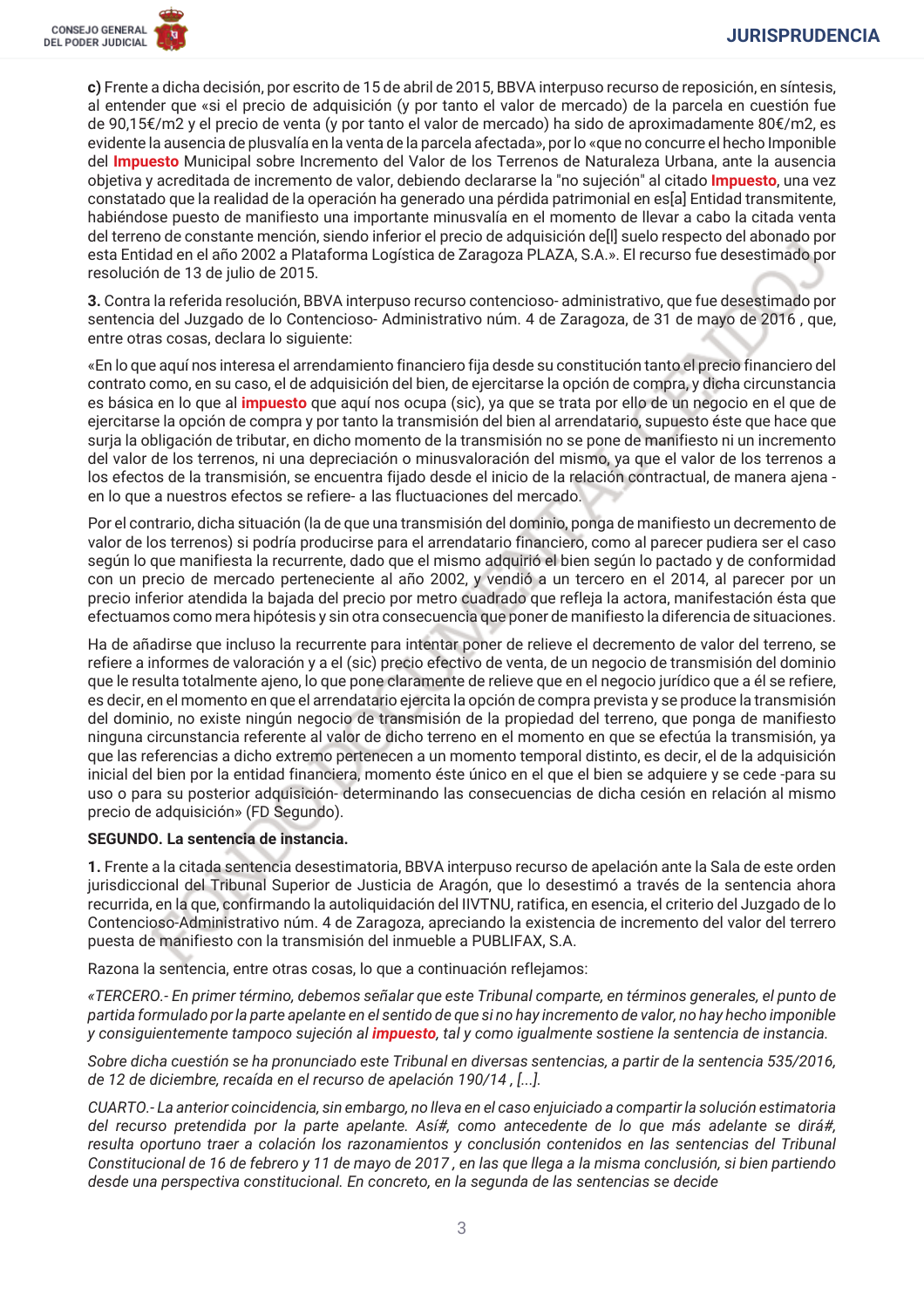«Estimar la cuestión de inconstitucionalidad núm. 4864-2016 y, en consecuencia, declarar que los arts, 107.1 , 107.2 a) y 110.4, todos ellos del texto refundido de la Ley Reguladora de las Haciendas Locales, aprobado por el Real Decreto Legislativo 2/2004, de 5 de marzo, son inconstitucionales y nulos, pero únicamente en la medida que someten a tributación situaciones de inexistencia de incrementos de valor», y ello sobre la base de los siguientes razonamientos: [...].

QUINTO .- Partiendo de lo anterior, y atendida la relación expuesta por el Tribunal Constitucional, a los efectos de realización del hecho imponible o nacimiento de la obligación tributaria, entre la transmisión efectuada y la incidencia sobre la capacidad económica gravada

-declara expresamente que la existencia de una transmisión es una condición necesaria, pero no suficiente, pues a la misma hay que añadir "la necesaria materialización de un incremento de valor del terreno, exponente de una capacidad económica real o, por lo menos, potencial"-, cabe rechazar, ab initio, que para determinar el valor del inmueble al tiempo de la transmisión, haya de estar a una valoración ajena a la concreta operación efectuada. En dicho sentido, admitiendo que el valor de los terrenos, al tiempo de ejercerse por el arrendatario financiero su opción de compra, sea de 80 €/m2, debe afirmarse que dicha circunstancia es, sin embargo, ajena a la concreta operación de transmisión que determina el eventual nacimiento de la obligación tributaria para el BBVA y que conlleva una concreta repercusión de dicha operación de transmisión sobre su capacidad económica, por lo que dicho motivo de impugnación debe ser rechazado.

SEXTO .- Con carácter subsidiario, sostiene la parte apelante que, aunque no se admitiera su anterior razonamiento, en todo caso lo que se habría producido es una estabilidad en el precio, al ser el valor de adquisición igual que el de transmisión, por lo que no se habría producido tampoco un incremento del valor del terreno. Sin embargo, dicho razonamiento, que sin mayores explicaciones, podría ser admisible, tampoco puede ser acogido.

Así#, debe tenerse en cuenta que la adquisición y transmisión se producen en el marco de una operación de arrendamiento financiero o leasing. En concreto, en la escritura pública de arrendamiento financiero de 17 de octubre de 2002, se pacta una cesión de uso por unperiodo de 15 años, y en el apartado del precio se acuerda que "el arrendatario financiero se obliga a pagar a BBVA, S.A. la cantidad de 17.327.169 euros, de las que la cifra de 14.937.215,40 euros corresponde al precio del arrendamiento financiero y la cantidad de 2.389.953,60 euros al Impuesto sobre el Valor Añadido al tipo del 16 %, que por imperativo legal es obligatoriamente repercutible al arrendatario financiero", añadiéndose que dicho importe, que variará en función del tipo de interés y según se establece en el apartado siguiente, se abonará por el arrendatario financiero mediante 180 cuotas mensuales pagaderas los días 1 de los meses comprendidos entre Julio de 2003 y Junio de 2018, ambos inclusive, estableciéndose en el apartado dedicado al tipo de interés que "el tipo de interés que se aplicará a las 8 primeras cuotas, es del 4 % nominal anual, capitalizable por meses" y "el tipo aplicado a las 180 cuotas restantes, es el 5,79368 % nominal anual, capitalizable por meses" y ello, sin perjuicio de las comisiones que igualmente se pactan -0,45 % sobre el capital financiado-, estableciéndose el valor residual o precio de adquisición del inmueble a efectos de esta opción de compra, así# como las obligaciones derivadas del ejercicio anticipado de la opción de compra.

Además del desglose de las cuotas se deprende que sobre el importe financiado de 10.000.000,00 €, la carga financiera era de 5.020.199,93 €, la cuota neta ascendía (...) a 14.937.215,40 €, el impuesto a 2.389.953,60 € y el total por cuota a 17.327.169,00 €

Asimismo, en el contrato se pactó# que en caso de cancelación anticipada por ejercicio anticipado de la opción de compra venía obligado a pagar al BBVA las siguientes cantidades:

«1) Importe de los plazos vencidos y no satisfechos, con sus gastos e intereses de demora.

2) Capital Pendiente de Amortizar (Incluido el Valor Residual) a esa fecha, de acuerdo con el Anexo I a este contrato.

3) Comisión por cancelación, fijada en la estipulación III -"1 % sobre el importe cuyo reembolso se adelante"-

4) **Impuesto** indirecto, al tipo vigente, sobre los importes resultantes de los apartados 2) v 3) anteriores»

Por otra parte, consta que en la escritura de 5 de agosto de 2014, que corresponde al ejercicio de la opción de compra, en su apartado relativo al precio se hace constar «conforme a la cláusula 4.4 del Contrato de Arrendamiento Financiero, el ARRENDATARIO FINANCIERO HA SATISFECHO a BBVA la cantidad de CUATRO MILLONES CIENTO CINCUENTA Y CUATRO MIL NOVECIENTOS NUEVE EUROS CON CINCO CE#NTIMOS DE EURO, de los cuales4.057.979,14 € corresponden a capital pendiente de amortizar y los restantes 96.929,91 € a opción de compra».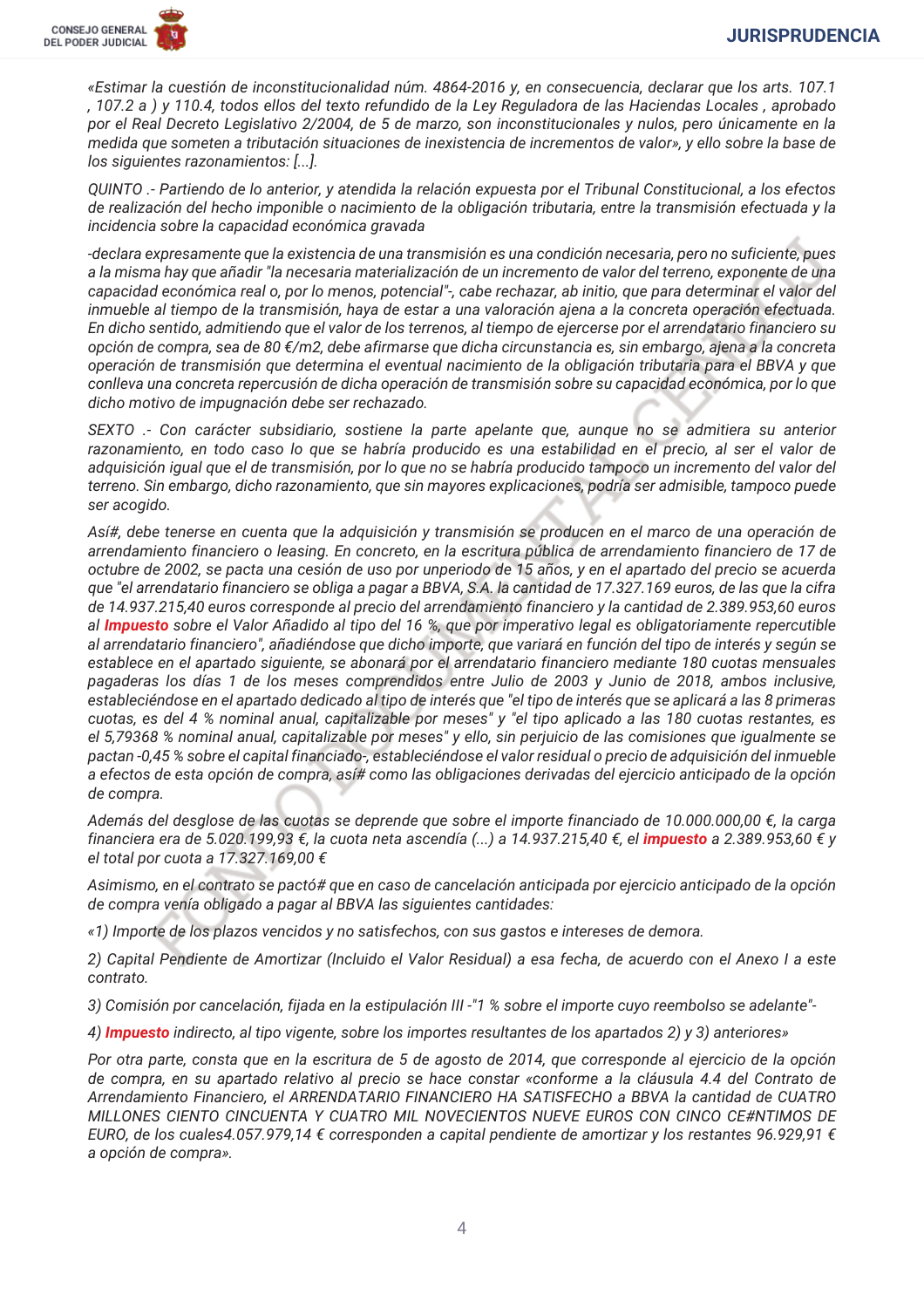SE#PTIMO .- Pues bien, de lo expuesto se deprende, frente a la alegada "estabilidad o mantenimiento del precio fijado con antelación en el momento de la suscripción del contrato de arrendamiento financiero", que en el presente caso la "materialización de un incremento de valor del terreno, exponente de una capacidad económica real o, por lo menos, potencial" seobtiene -según se ha expuesto en el fundamento de derecho precedentepor una vida distinta de la fijación del precio del terreno en el contrato de arrendamiento financiero, pero debe concluirse que dicho incremento del valor, que revela una capacidad económica real, existe y, por lo tanto, es susceptible de ser grabado por medio del tributo controvertido.

OCTAVO .- Por último, señala la parte apelante que en el contrato de arrendamiento financiero se pacta expresamente la repercusión del impuesto al arrendatario por lo que es Publica quien soporta las consecuencias del incremento o disminución del valor, y no puede negarse su derecho a que se analice si el valor del suelo ha disminuido en el momento en el que se ejercita su opción de compra. No obstante, dicha alegación no puede determinar una solución distinta de la expuesta, pues no deja de ser un pacto entre particulares que no altera, ni los elementos definidores del tributo, ni el sujeto pasivo del mismo, en función del cual debe examinarse la existencia de los distintos elementos configuradores del mismo. [...]».

2. En resumen, a tenor de la sentencia, (i) el Tribunal Superior de Justicia de Aragón comparte con la entidad recurrente la premisa de que si no hay incremento del valor del inmueble no hay hecho imponible y, por ende, sujeción al IIVTNU; (ii) atendiendo a la relación que, a los efectos de la realización del hecho imponible, establece la STC 59/2017 (« STC 59/2017»), de 11 de mayo, entre la transmisión efectuada y la incidencia sobre la capacidad económica gravada -el Tribunal Constitucional «declara expresamente que la existencia de una transmisión es una condición necesaria, pero no suficiente, pues a la misma hay que añadir "la necesaria materialización de un incremento de valor del terreno, exponente de una capacidad económica real o, por lo menos, potencial"»-, la Sala de instancia no admite, sin embargo, que la transmisión gravada por dicho impuesto haya puesto de manifiesto un decremento del valor del terreno, porque para «determinar el valor del inmueble al tiempo de la transmisión» hay que estar a la «concreta operación realizada», y resulta que, aún admitiendo que el valor de los terrenos cuando se ejerce por el arrendatario financiero (PUBLIFAX, S.A.) su opción de compra sea de 80 euros el metro cuadrado, dicha circunstancia es «ajena a la concreta operación de transmisión que determina el eventual nacimiento de la obligación tributaria para el BBVA»; (iii) tampoco acepta la tesis según la cual, en todo caso, «lo que se habría producido es una estabilidad en el precio, al ser el valor de adquisición igual que el de transmisión», dado que «la adquisición y transmisión se producen en el marco de una operación de arrendamiento financiero», de manera que BBVA percibe intereses y comisiones no solo por el "leasing", sino también por el ejercicio anticipado de la opción de compra, por lo que en el presente caso la «materialización de un incremento de valor del terreno, exponente de una capacidad económica real o, por lo menos, potencial» se obtiene «por una vía distinta de la fijación del precio del terreno en el contrato de arrendamiento financiero»; (iv) sin que, finalmente, deba llegarse a una solución diferente por el hecho de que en el contrato de arrendamiento financiero se haya pactado la repercusión del IIVTNU al arrendatario, «pues no deja de ser un pacto entre particulares que no altera, ni los elementos definidores del tributo, ni el sujeto pasivo del mismo».

## TERCERO. Preparación y admisión del recurso de casación.

1. La entidad BBVA preparó recurso de casación mediante escrito de 14 de noviembre de 2017.

2. En dicho escrito, la representación procesal del recurrente identificó como «normativa y jurisprudencia que se considera infringida» la siguiente: (i) los artículos 104.1, 107.1 y 107.2, a) del texto refundido de la Ley Reguladora de las Haciendas Locales, aprobado por el Real Decreto Legislativo 2/2004, de 5 de marzo («TRLHL»); (ii) las SSTC 72/2017, de 5 de junio (ES:TC:2017:72), 59/2017, ya citada (ES:TC:2017:59), 37/2017, de 1 de marzo (ES:TC:2017:37) y 26/2017, de 16 de febrero (ES:TC:2017:26); (iii) « las Sentencias del Tribunal Supremo 730/2015 y 1132/2017 » (sic) ; y (iv) «las Sentencias dictadas por la Sección 1ª de la Sala de lo Contencioso-Administrativo del TSJ de Cataluña -entre otras, Sentencias de 21 de marzo y 22 de marzo de 2012, 18 de julio de 2013, 14 de julio de 2016 y 27 de febrero de 2017 ; las Sentencias dictadas por la Sala de lo Contencioso - Administrativo del TSJ de la Comunidad Valenciana de 20 de julio de 2015, 23 de marzo de 2017 y 6 de julio de 2017; y la Sentencia dictada por la Sala de lo Contencioso - Administrativo del TSJ de Madrid el 2 de febrero de 2017 », así como «[I]a Sentencia del TSJ de la Comunidad Valenciana -4675/2017, de 6 de julio-» y «las propias Sentencias dictadas por la Sala de lo Contencioso - Administrativo del TSJ de Aragón en fechas 15 y 22 de febrero de 2017 » (sic).

3. La Sala de instancia tuvo por preparado el recurso de casación por auto de 21 de noviembre de 2017, y la Sección de admisión de esta Sala Tercera del Tribunal Supremo lo admitió en otro de 5 de febrero de 2018, en el que aprecia que concurre en este recurso de casación la circunstancia de interés casacional objetivo para la formación de la jurisprudencia prevista en el apartado 2.b) del artículo 88 de la Ley 29/1998, de 13 de julio,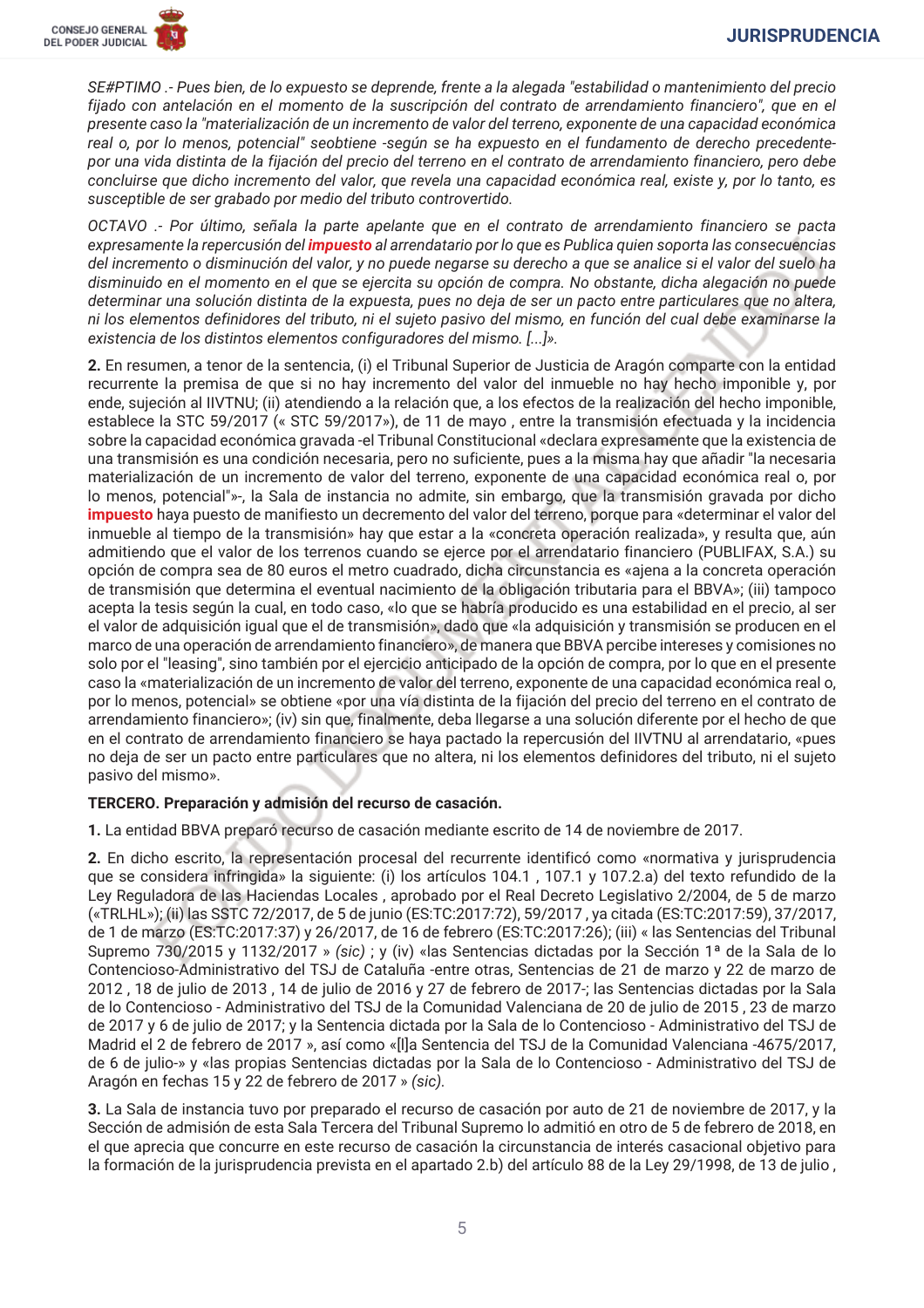

reguladora de la Jurisdicción Contencioso-Administrativa (LJCA), precisando que la cuestión que presenta ese interés es la siguiente:

«Determinar si, para garantizar la seguridad jurídica (artículo 9.3 de la Constitución), la igualdad en la aplicación de la ley (artículo 14 de la Constitución) y el respeto de la reserva de ley en materia tributaria (artículos 31.3 y 133.1 y 2 de la Constitución), la inconstitucionalidad de los artículos 107.1, 107.2 a) y 110.4 del texto refundido de la Ley de Haciendas Locales, aprobado por el Real Decreto legislativo 2/2004, de 5 de marzo, declarada en la sentencia del Tribunal Constitucional 59/2017, de 11 de mayo, obliga en todo caso a la anulación de las liguidaciones y al reconocimiento del derecho a la devolución de ingresos indebidos en las solicitudes de rectificación de autoliquidaciones por el *impuesto* sobre el incremento de valor de los terrenos de naturaleza urbana, sin entrar a valorar la existencia o no en cada caso de una situación inexpresiva de capacidad económica».

El citado auto identifica como normas jurídicas que, en principio, serán objeto de interpretación, los artículos 107.1, 107.2.a) y 110.4 del TRLHL, atendida la declaración de inconstitucionalidad contenida en la STC 59/2017.

## CUARTO. Interposición del recurso de casación.

1. La representación procesal de la entidad BBVA interpuso el recurso de casación mediante escrito de 2 de abril de 2018, que observa los requisitos legales. En dicho escrito, después de narrar los hechos, así como la prueba practicada en autos, y referirse al cumplimiento de los requisitos de plazo, legitimación y recurribilidad de la resolución impugnada, alega y argumenta dos motivos contra ésta: en primer lugar, que confirma una liquidación del IIVTNU que se ha practicado sin que exista base legal para ello; y, en segundo lugar, que está sometiendo a tributación en concepto del citado tributo un supuesto en el que no existe hecho imponible.

2. Por lo que se refiere al primero de los motivos esgrimidos, la entidad recurrente comienza afirmando que la resolución iudicial impugnada no aplica de forma adecuada la normativa reguladora del IIVTNU, e interpreta y aplica de forma errónea las sentencias del Tribunal Constitucional, que invoca como fundamento de su decisión, núms. 26/2017, 37/2017, 59/2017 y 72/2017, dictadas en materia del citado tributo, «porque está confirmando una liguidación de plusvalía que se ha practicado sin que exista base legal para ello, toda vez que la base imponible de la liguidación de plusvalía se calculó conforme a las normas recogidas en los artículos 107 y 110.4» del TRLHL, que han sido anulados ex origine por la citada STC 59/2017; lo que, a su juicio, obliga a anular todas las liquidaciones que se hayan efectuado con arreglo a dichos preceptos.

En defensa de su tesis, además de subrayar que la citada STC 59/2017 declara que «la forma de determinar la existencia o no de un incremento susceptible de ser sometido a tributación es algo que solo corresponde al legislador, en su libertad de configuración normativa», menciona que las sentencias del Tribunal Superior de Justicia de Madrid de 19 de julio de 2017, del Tribunal Superior de Justicia de Castilla y León (Burgos) de 22 de septiembre de 2017, y la del Tribunal Superior de Justicia de Galicia de 14 de julio de 2017, mantienen la tesis contraria a la del Tribunal Superior de Justicia de Aragón, lo que «supone que, ante situaciones idénticas, se están dictando resoluciones de signo contrario en función de que la impugnación de una liguidación de plusvalía se plantee en una o en otra Comunidad Autónoma, con la consiguiente inseguridad jurídica, vulneración del derecho a la tutela judicial efectiva, y vulneración del principio de igualdad de todos los españoles». Y concluye en este punto que aceptar, como hace la sentencia impugnada, liquidaciones del IIVTNU giradas en aplicación de preceptos declarados inconstitucionales, supone reconstruir la norma en contra del sentido que se le quiso dar por el legislador y dejar su aplicación al libre arbitrio de quien debe aplicarla, lo que resulta contrario al artículo 14 de la Constitución Española («CE»), «ya que acabará por darse un resultado distinto en cada Juzgado».

3. En lo que respecta al segundo motivo, la recurrente considera que está acreditado en el caso de autos que entre octubre de 2002 y agosto de 2014 no ha habido incremento ni de valor -ya que en octubre de 2002 los terrenos tenían un valor de 90,15 euros el metro cuadrado, y en agosto de 2014, de 80 euros el metro cuadradoni de precio -ya que entre 2002 y 2014 se ha mantenido el precio de 90,15 euros el metro cuadrado-.

3.1. Por tanto, a su juicio, estamos ante un supuesto evidente en el que no existe el hecho imponible del IIVTNU al no haberse producido incremento del valor del suelo, por lo que la sentencia impugnada infringe lo prevenido en el artículo 104.1 TRLHL, precepto que señala que dicho tributo grava el incremento de valor de los terrenos que se ponga de manifiesto como consecuencia de la transmisión de la propiedad de los mismos o de la constitución o transmisión de un derecho real de goce, limitativo del dominio, sobre los referidos terrenos.

3.2. Además, la sentencia impugnada, según la recurrente, emplea un argumento que estima incompatible con la norma y la jurisprudencia, a saber: que «el transmitente (BBVA) sí ha experimentado una "ganancia" económica", ya que, además del importe correspondiente a la transmisión del suelo, ha percibido el importe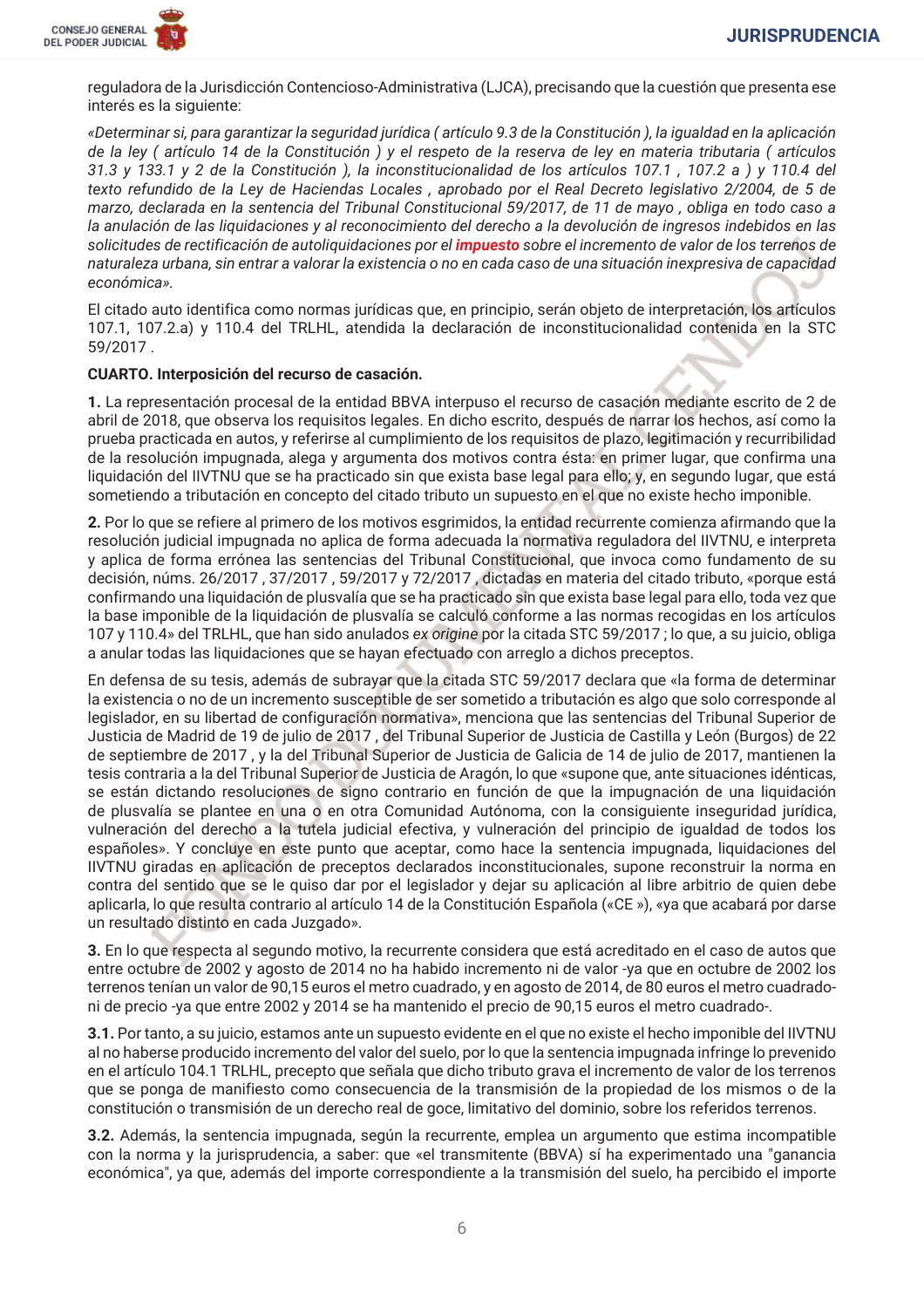económico correspondiente a la transmisión de las edificaciones existentes en el terreno (que se construveron posteriormente y asumió la mercantil Publifax)», así como «otros ingresos (como "intereses aplicados a las cuotas mensuales derivados del contrato de leasing", "comisión por cancelación anticipada", "gastos e intereses de demora", etc.)». Es decir, el Tribunal Superior de Justicia de Aragón consideraría que, «por un vía distinta a [la] de la fijación del precio del suelo», ha existido una «ganancia patrimonial» porque el BBVA ha cobrado por unos «conceptos que de ninguna manera forman parte del hecho imponible del *impuesto»*. por lo que habría llevado a cabo, «contrariamente a derecho, una "ampliación" del» mismo, «al considerar que los ingresos que obtiene el Banco por la actividad que le es propia -v por los que tributa en el *Impuesto* de Sociedades-son los que justifican un incremento de valor del terreno» que «realmente no se ha producido».

3.3. La Sala de instancia -se insiste- ha rechazado utilizar el concepto establecido en el TRLHL de "valor del terreno en agosto del año 2014", y ha optado por emplear el concepto de "precio de venta del terreno en agosto del año 2014", incluyendo partidas en el mismo que no se corresponden con tal concepto. Pero el precio de venta del terreno se fijó en el contrato de arrendamiento financiero firmado en 2002, por lo que, «simplemente, se aplazó su pago mediante el citado contrato». No obstante, el Tribunal de Justicia de Aragón habría decidido obviar la demostrada «inexistencia de incremento del valor del suelo entre las fechas de adquisición y transmisión, optando por "defender" la utilización del concepto "precio" (prefijado en 2002 y que tampoco ha sufrido variación)»; es decir, «llega a confundir en ese caso los términos de "valor" y "precio"». El valor -se reitera- habría disminuido (de 90,15 euros el metro cuadrado en 2002, a 80 euros el metro cuadrado en 2014) y el precio se habría mantenido (90,15 el metro cuadrado en 2002 y en 2014); pero, en cualquier caso, «aun utilizando de forma "indistinta" los conceptos "precio" y "valor"», lo que para la recurrente sería indubitado es que no se habría producido incremento en ninguno de los dos entre octubre de 2002 y agosto de 2014.

3.4. Siempre en la misma línea, se arguye que la parcela transmitida por BBVA tenía una superficie de 29.921 metros cuadrados, y que en el "listado" que hace la sentencia impugnada (FJ Sexto) de las cantidades que ha percibido dicha entidad en la operación de transmisión, «no se "especifica" ni desglosa o individualiza el valor total del terreno a la fecha de venta que, a razón de 80 €/m2, sería de 2.393.680 €, ni por supuesto lo compara con el valor y precio a la fecha de compra, que, a razón de 90'15 €/m2, sería de 2.697.378'15 €». Sin embargo, en ese listado sí aparecen «partidas (intereses, comisiones, impuestos, precios de edificaciones construidas), que son las que le han ocasionado a BBVA una "ganancia patrimonial" y una mayor capacidad económica», pero que «no son objeto del *impuesto* de plusvalía municipal». Por esa razón, se estima que resulta de interés casacional que este Tribunal confirme que el IIVTNU «debe permanecer al margen de otras "ganancias" o "rendimientos económicos" que perciba el transmitente de un terreno como consecuencia de otros conceptos (como, por ejemplo, "comisiones pactadas", "intereses de amortización", etc.)».

3.5. A continuación, se alega que la Sala de instancia «no ha tomado en consideración, en la forma debida. las pruebas aportadas por BBVA», que acreditarían la inexistencia de incremento de valor del suelo de la parcela sita en la CALLE000, núm. NUM000, entre los años 2002 y 2014, «a pesar de que la prueba pericial practicada en sede judicial estaba debidamente motivada», con lo que la sentencia impugnada infringiría el criterio iurisprudencial establecido en las sentencias del Tribunal Supremo 730/2015 y 1132/2017, así como en varias sentencias de diversos Tribunales Superiores de Justicia, incluido el de Aragón, que se citan. A este respecto, se reitera que en el caso que nos ocupa, mientras que

«BBVA sí que ha practicado prueba suficiente (documental y pericial) para acreditar y demostrar que el suelo no ha experimentado un incremento de valor», «el Ayuntamiento de Zaragoza no aportó esa prueba "exigible" para acreditar el incremento».

3.6. Finalmente, se identifica como norma infringida por la sentencia impugnada el artículo 104.1 del TRLHL. en la medida en que estamos ante un supuesto en que se habría demostrado mediante la prueba documental v pericial practicada que no se ha realizado el hecho imponible, porque no se ha producido un incremento de valor del terreno transmitido entre octubre del año 2002 y agosto del año 2014; e incluso el precio se ha mantenido. Aunque, en realidad-se precisa-, «la aplicación al valor de terreno fijado en el año 2002 de los índices de precios al consumo hasta el momento de la transmisión de agosto del 2014 generaría, por actualización eguiparable de dichos valores de entonces a los actuales, un obligado incremento», por lo que «el mantenimiento del precio doce años después significa, de por sí, que hay minusvalía al no poderse actualizar el precio vigente en el momento de la adquisición».

3.7. Como consecuencia de todo lo anterior, BBVA solicita que se dicte sentencia en la que se anule la resolución judicial impugnada y se anule la liquidación practicada, con devolución de los ingresos realizados por indebidos (más los correspondientes intereses legales) por la transmisión del terreno, (i) al haber sido realizada sobre la base de unos preceptos (los artículos 107.1 y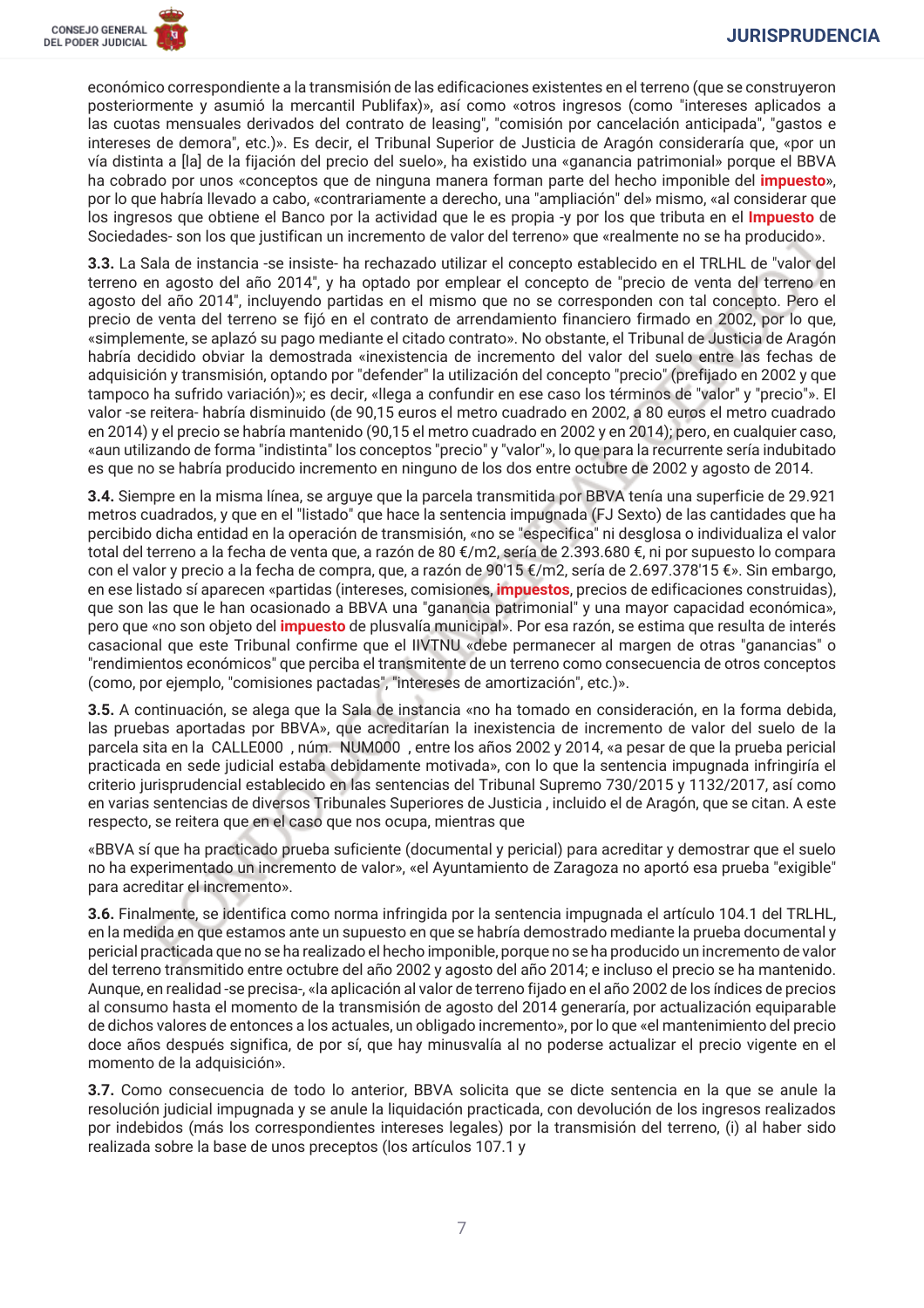

110.4 del TRLHL) expulsados del ordenamiento jurídico, o subsidiariamente, (ii) por estar acreditada la inexistencia del hecho imponible del *impuesto*, al no haber existido entre las fechas de compra y venta incremento en el valor del suelo transmitido.

#### QUINTO. Oposición al recurso de casación del demandado en la instancia.

1. Doña Sonia Salas Sánchez, procuradora de los Tribunales y del Ayuntamiento de Zaragoza, se ha opuesto al recurso de casación mediante escrito de 10 de mayo de 2018, que observa los requisitos legales. En dicho escrito, comienza argumentando sobre la existencia de base legal para la liguidación del IIVTNU. A su juicio, cuando la STC 59/2017 expone en el FJ 5c) que la forma de determinar la existencia o no de un incremento es algo que solo corresponde al legislador, está aludiendo a que «no le corresponde ejercer funciones legislativas para aclarar ni determinar en su sentencia los parámetros con los que se debe medir la magnitud del incremento, sugiriendo instrucciones al poder legislativo», pero «en absoluto está indicando que mientras el legislador no determine el régimen aplicable, los preceptos están expulsados del ordenamiento jurídico».

2. Apelando a la seguridad jurídica para plantear que «mientras el legislador no legisle, el juzgador no puede determinar la existencia o inexistencia de incremento si no está determinado el criterio del valor a cuantificar», y sosteniendo, por ello, que los artículos 107.1, 107.2 a) y 110.4 del TRLHL son radicalmente inconstitucionales en todos los supuestos -se dice-, la entidad recurrente

«además de obviar el inexorable principio "iura novit curia", estarí[a] cuestionando también aquellas normas que por estar dotadas de flexibilidad en su aplicación y no contener una rígida y exacta definición y expresión lingu#ística, tienen en su seno conceptos jurídicos indeterminados». En su opinión, el aplicador del derecho, solo tiene «que preguntarse en el supuesto de hecho si se ha producido o no el incremento de valor de terreno durante el periodo impositivo y, si la respuesta es afirmativa, la solución jurídica es única y obedece al cálculo de la base imponible tal y como se establece en la ley». Siendo preciso valorar «en cada circunstancia si existe o no incremento, a tenor del artículo 12 LGT; en base a elementos cuantificables comparativos y en conjunto; y dejando de aplicar el tributo en caso de que [se] considere que no existió incremento de valor». Mantener lo contrario -se arguye- vulneraría el principio de seguridad jurídica

«porque supondría que solo tienen cabida en él las normas rígidas y detalladas».

3. Respecto del principio de igualdad, el Ayuntamiento de Zaragoza considera que la tesis de la entidad recurrente lo que vulneraría es el artículo 31.1 CE, en relación con el 14 CE, así como el artículo 47 CE (en el que radicaría la fundamentación del IIVTNU), porque «la consecuencia de la generalización de la interpretación de inconstitucionalidad a todos los supuestos de una transmisión de propiedad sería la no tributación por el Impuesto sobre el Incremento del Valor de los Terrenos de Naturaleza Urbana, impidiendo con ello gravar situaciones en las que se produce un hecho imponible que revela una capacidad económica real que se pone de manifiesto en una transmisión de la finca».

4. En relación con la denunciada infracción de los artículos 31.3 y 133, apartados 1 y 2, ambos de la CE, la parte recurrida, después de señalar que la potestad tributaria derivada de los entes locales que la Constitución garantiza se ejerce en este caso de acuerdo con el artículo 59.2 del TRLHL, sostiene que con «la interpretación que propugna la mercantil recurrente, se desnaturaliza el motivo, principalmente financiero, por el cual los Ayuntamientos han tomado la decisión de establecer este tributo, de carácter potestativo, y de desarrollarlo en Ordenanzas Fiscales, en ejercicio de su potestad tributaria reglamentaria, amparados en los preceptos constitucionales 133.1 y 2, que en absoluto se ven vulnerados si, por el contrario, la doctrina constitucional se interpreta» permitiendo «el devengo del *impuesto* cuando se aprecie la revalorización del terreno».

5. A su juicio, además, «la fundamentación del recurso de casación se excede en la ampliación de inconstitucionalidad que propugna, tanto cuantitativamente por sostener que abarca a todos los supuestos de devengo del *impuesto*, como cualitativamente por sostener que existe una inconstitucionalidad implícita de preceptos conexos» (el resto de apartados dedicados a la regulación de la base imponible) que solo correspondería declarar -y no lo ha hecho- al Tribunal Constitucional. A este respecto, resalta que la tesis mantenida por BBVA daría lugar a una sentencia constitucional procesalmente incongruente «puesto que Tribunal Constitucional habría excluido expresamente de revisión (Fundamento I) los apartados b), c) y d) del artículo 107.2 LHL, para posteriormente, en el fallo declarar la inconstitucionalidad y nulidad en todo caso de una base imponible que les afectaría como para quedar vacíos de contenido». Asimismo, conduciría inexorablemente a «privar a los Ayuntamientos de los recursos necesarios para garantizar el principio de autonomía financiera, al que se ha dotado de rango constitucional en el artículo 142, que en consecuencia resultaría también infringido». Para apoyar su argumentación cita -y expone sus fundamentos- la sentencia de la Sala de lo Contencioso-Administrativo del Tribunal Superior de Justicia de Aragón, Sección 2ª, de 31 de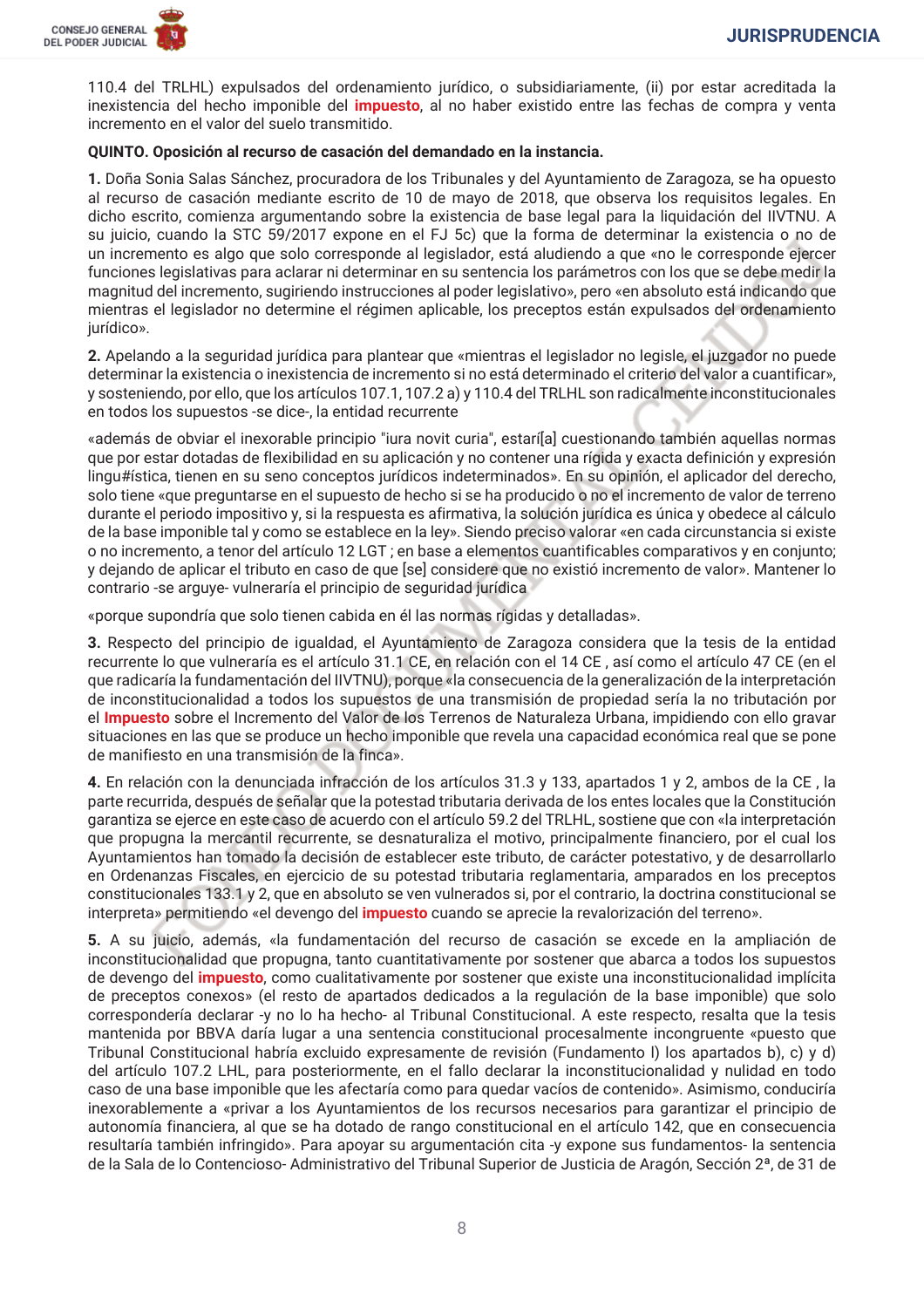

enero de 2018, recaída en rollo de apelación núm. 15912017 (FD Tercero), así como la sentencia del Tribunal Superior de Justicia de la Comunidad Valenciana núm. 1479/2017, de 16 de noviembre de 2017 (FD Cuarto).

6. Seguidamente, la parte recurrida expone su argumentación en relación con la acreditación de la existencia de decremento en el valor de los terrenos. En este punto, comienza afirmando que lo que la entidad recurrente persigue es la revisión de la valoración de la prueba practicada tanto por la Sala de instancia como por el Juzgado de lo Contencioso-Administrativo núm. 4 de Zaragoza, lo que está vedado por el artículo 87 bis 1 de la LJCA. Cita en este sentido los Autos del Tribunal Supremo de 10 de abril de 2017 (RC 227/2017), de 8 de marzo de 2017 (RC 242/2016) y de «5 de diciembre de 2016 (RC 269/2017)» (sic).

La Sala de instancia (FFJJ Sexto y Séptimo de la sentencia impugnada)

-se dice-, «valora con las reglas de la sana crítica la prueba documental y pericial practicada en autos y llega al convencimiento razonado, al igual que la Juez a guo, de que no existe decremento del valor del terreno ni la petición subsidiaria de ausencia de decremento e incremento, por lo que desestima el recurso». Y BBVA no alega ni acredita que «la valoración efectuada por la Sala de instancia pueda ser calificada de ilógica, irracional o arbitraria, o contraria a las reglas de la sana crítica». Si ya bajo la antigua regulación de la casación solo le cabía entrar al Tribunal Supremo en la valoración de la prueba en los citados supuestos excepcionales concluye-, mucho más excepcional y restrictiva es su intervención en este campo en la nueva casación, de acuerdo con nuestro auto de 19 de junio de 2017 (RC 273/2017).

#### SEXTO. Vista pública y deliberación.

En virtud de la facultad que le confiere el artículo 92.6 LJCA, según se hizo constar en providencia de 23 de mayo de 2018, la Sección consideró necesaria la celebración de vista pública, que tuvo efectivamente lugar en el día señalado -el 3 de julio de 2018-, y a cuya terminación se inició la deliberación para la votación y fallo del recurso, que concluvó con el resultado que ahora se expresa.

#### **FUNDAMENTOS DE DERECHO**

#### PRIMERO.- Objeto del presente recurso de casación y cuestión con interés casacional objetivo.

El objeto de esta sentencia consiste en determinar si la pronunciada por la Sala de este orden jurisdiccional del Tribunal Superior de Justicia de Aragón, impugnada en casación por la representación procesal de la entidad BBVA, es o no conforme a Derecho, para lo cual resulta forzoso interpretar cabalmente la STC 59/2017, sentencia que, recogiendo la jurisprudencia sentada en pronunciamientos recientes del propio Tribunal Constitucional en relación con normas forales de Guipúzcoa y Álava (SSTC 26/2017, de 16 de febrero, y 37/2017, de 1 de marzo, respectivamente), declara inconstitucionales y nulos los artículos 107.1, 107.2.a) y 110.4 del TRLHL.

Y es preciso desentrañar el alcance y efectos de la citada STC 59/2017 porque, aunque la resolución judicial impugnada en casación no se pronuncia sobre la cuestión expressis verbis, al confirmar la negativa de la Administración municipal a rectificar la autoliquidación del IIVTNU en última instancia cuestionada, sin desconocer la meritada sentencia del Tribunal Constitucional (en el FD Cuarto la cita, junto con la STC 26/2017, y reproduce varios de sus fragmentos), y con base en la existencia «de un incremento de valor del terreno, exponente de una capacidad económica real o, por lo menos, potencial», es evidente que está interpretando que los preceptos declarados inconstitucionales por la STC 59/2017 continúan siendo aplicables en aquellos supuestos en los que se aprecia la existencia de una plusvalía.

Tesis de la sentencia recurrida que contrasta, no solo con la que mantiene la parte recurrente -para quien, en síntesis, se está confirmando una liquidación en concepto de IIVTNU «que se ha practicado sin que exista base legal para ello», dado que la base imponible «se calculó conforme a las normas recogidas en los artículos 107 y 110.4» del TRLHL, que han sido anulados ex origine por la citada STC 59/2017; anulación que, en su opinión, obliga a anular todas las liguidaciones que se hayan practicado con arreglo a dichos preceptos-, sino también, como se refleja en el auto de admisión de 5 de febrero de 2018, con el criterio sostenido, en la misma línea que la entidad recurrente, por diversos Tribunales Superiores de Justicia en sentencias que hemos citado en los antecedentes de hecho (Tercero, punto 2), por lo que, ante una situación igual nos encontramos con soluciones jurisdiccionales contradictorias [artículo 88.2.a) LJCA], incidiendo desfavorablemente y de manera grave sobre los intereses generales si se concluyera que esa doctrina es contraria al ordenamiento jurídico [artículo 88.2.b) LJCA].

Además, dado que la sentencia impugnada en esta sede, partiendo, como hemos dicho, del criterio sentado por la STC 59/2017, y de que no es posible el gravamen por el IIVTNU si no existe incremento del valor del terreno puesto de manifiesto -en este caso concreto- en el momento de la transmisión del mismo, confirma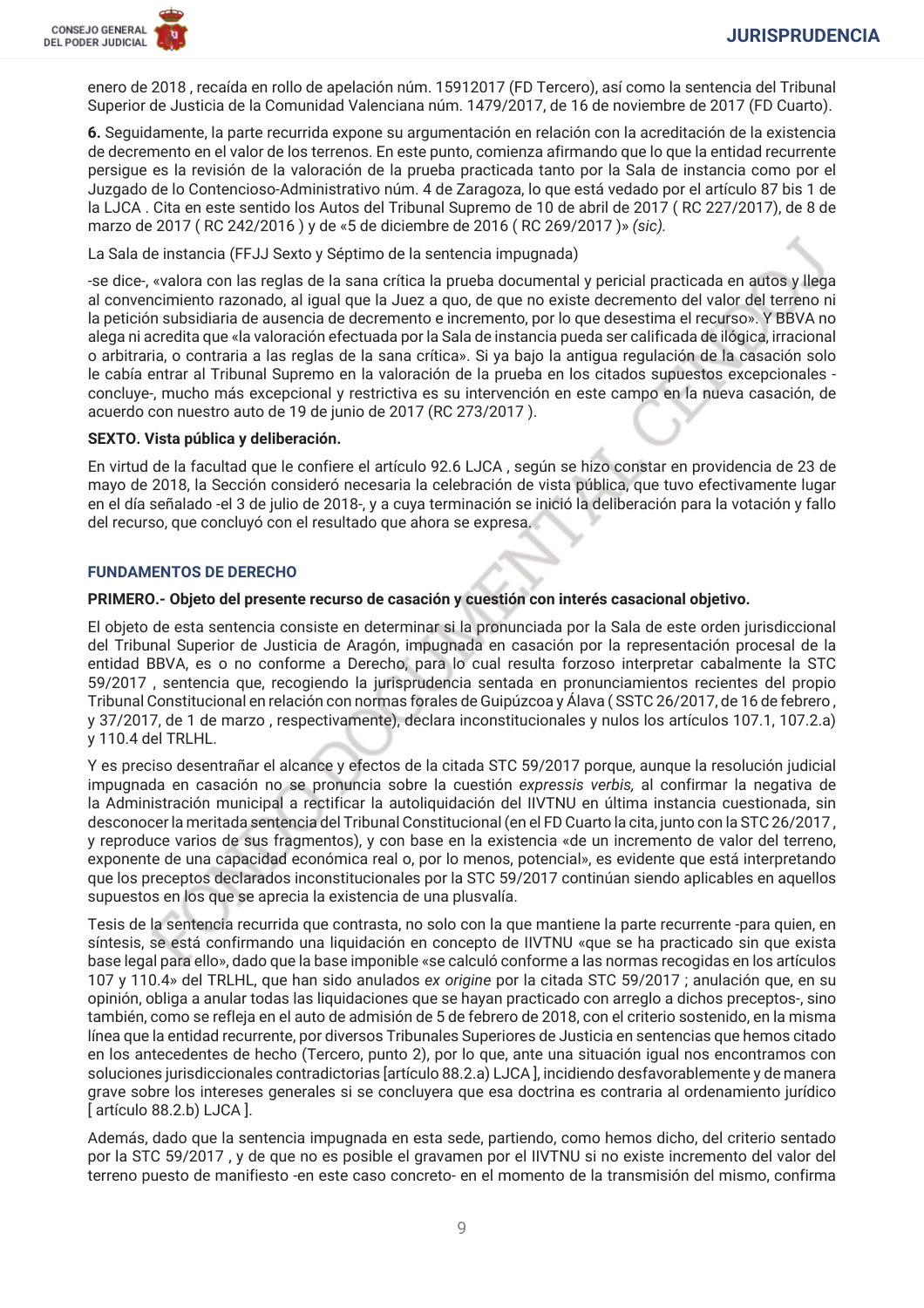

la denegación de la rectificación de la autoliquidación presentada por BBVA y, por consiguiente, la devolución de los ingresos derivados de aquella, con fundamento en que la entidad recurrente no ha acreditado que se produjera una minusvalía o la inexistencia de una plusvalía, en la hipótesis de que llegáramos a la conclusión de que la tesis de la que parte la Sala de instancia es correcta, tendríamos necesariamente que aclarar a quién y con qué rigor corresponde, en principio, la referida prueba.

En fin, a tenor de lo expuesto, según el auto de admisión de 5 de febrero de 2018 dictado por la Sección Primera de esta Sala, la cuestión con interés casacional objetivo para la formación de la jurisprudencia que suscita este recurso de casación es la siguiente:

«Determinar si, para garantizar la seguridad jurídica (artículo 9.3 de la Constitución), la igualdad en la aplicación de la ley (artículo 14 de la Constitución) y el respeto de la reserva de ley en materia tributaria (artículos 31.3 y 133.1 y 2 de la Constitución), la inconstitucionalidad de los artículos 107.1, 107.2 a) y 110.4 del texto refundido de la Ley de Haciendas Locales, aprobado por el Real Decreto legislativo 2/2004, de 5 de marzo, declarada en la sentencia del Tribunal Constitucional 59/2017, de 11 de mayo, obliga en todo caso a la anulación de las liquidaciones y al reconocimiento del derecho a la devolución de ingresos indebidos en las solicitudes de rectificación de autoliquidaciones por el *impuesto* sobre el incremento de valor de los terrenos de naturaleza urbana, sin entrar a valorar la existencia o no en cada caso de una situación inexpresiva de capacidad económica».

Aunque el citado auto de admisión, en expresión que ha tenido cierta acogida en la doctrina tributarista, adjetiva a la tesis que defiende una respuesta afirmativa a la cuestión con interés casacional objetivo como "maximalista", con independencia de cuál sea el criterio que finalmente adoptemos, prescindiremos de emplear tal calificativo, en la medida en que, según el Diccionario de la Real Academia, el maximalismo es la "[t]endencia a mantener ideas o actitudes extremas", que podrían entenderse, en un sentido peyorativo, como excesivas o exageradas, siendo así que, en todo caso, dicha tesis solo ofrece una determinada interpretación para un pronunciamiento del Tribunal Constitucional, la STC 59/2017, que desde luego no puede calificarse como una muestra o modelo de absoluta claridad y precisión en cuanto al alcance de su fallo.

Además, aunque la cuestión con interés casacional definida en el auto de admisión se refiere exclusivamente a la igualdad en la aplicación de la Ley consagrada en el artículo 14 CE, sin especificar si, como la parte recurrente, se refiere únicamente a la aplicación judicial de la Ley, aparentemente, como veremos que indica la parte recurrida, caso de existir, esa desigualdad se provectaría también sobre el ámbito tributario, por lo que tendremos que examinar asimismo el problema desde la perspectiva del artículo 31.1 CE.

Finalmente, casi resulta ocioso puntualizar que, pese a que la cuestión con interés casacional emplea la expresión ingresos "indebidos", solo en la hipótesis de que se concluyera que la declaración de inconstitucionalidad de los artículos 107.1, 107.2, a) y 110.4, todos ellos del TRLHL, efectuada por la STC 59/2017, obliga en todo caso -se acredite o no la existencia de plusvalía- a devolver lo pagado en concepto de IIVTNU, podrían calificarse dichos ingresos como "indebidos". Y esa es, justamente, la incógnita que debemos desentrañar.

Pero antes de resolver si la declaración de inconstitucionalidad de esos tres preceptos del TRLHL obliga, en aplicación de la STC 59/2017, con independencia de que se aprecie o no la existencia de una plusvalía, a anular las liquidaciones del IIVTNU, así como a proceder a la devolución de lo pagado en los supuestos de autoliguidaciones de dicho *impuesto* (por considerarse en todo caso como un ingreso indebido), procede recordar el fallo y el fundamento jurídico 5º de la mencionada sentencia, que es el que explica el alcance del fallo, el que, precisamente, ha generado en los órganos judiciales dos interpretaciones contrapuestas, y el que, en definitiva, ha dado origen a la controversia que se suscita en este proceso.

## SEGUNDO. El fallo y el fundamento jurídico 5 de la STC 59/2017.

Como hemos dicho, el fallo de la STC 59/2017 declara la inconstitucionalidad y nulidad de los artículos 107.1, 107.2 a) y 110.4 del TRLHL, «pero únicamente - aclara- en cuanto sometan a tributación situaciones de inexistencia de incrementos de valor».

Y antes de pronunciar el fallo, el Tribunal Constitucional efectúa una serie de precisiones últimas sobre su alcance, que a continuación transcribimos:

«a) El impuesto sobre el incremento del valor de los terrenos no es, con carácter general, contrario al Texto Constitucional, en su configuración actual. Lo es únicamente en aquellos supuestos en los que somete a tributación situaciones inexpresivas de capacidad económica, esto es, aquellas que no presentan aumento de valor del terreno al momento de la transmisión. Deben declararse inconstitucionales y nulos, en consecuencia, los arts. 107.1 y 107.2 a) LHL, "únicamente en la medida en que someten a tributación situaciones inexpresivas de capacidad económica" (SSTC 26/2017, FJ 7 : v 37/2017, FJ 5).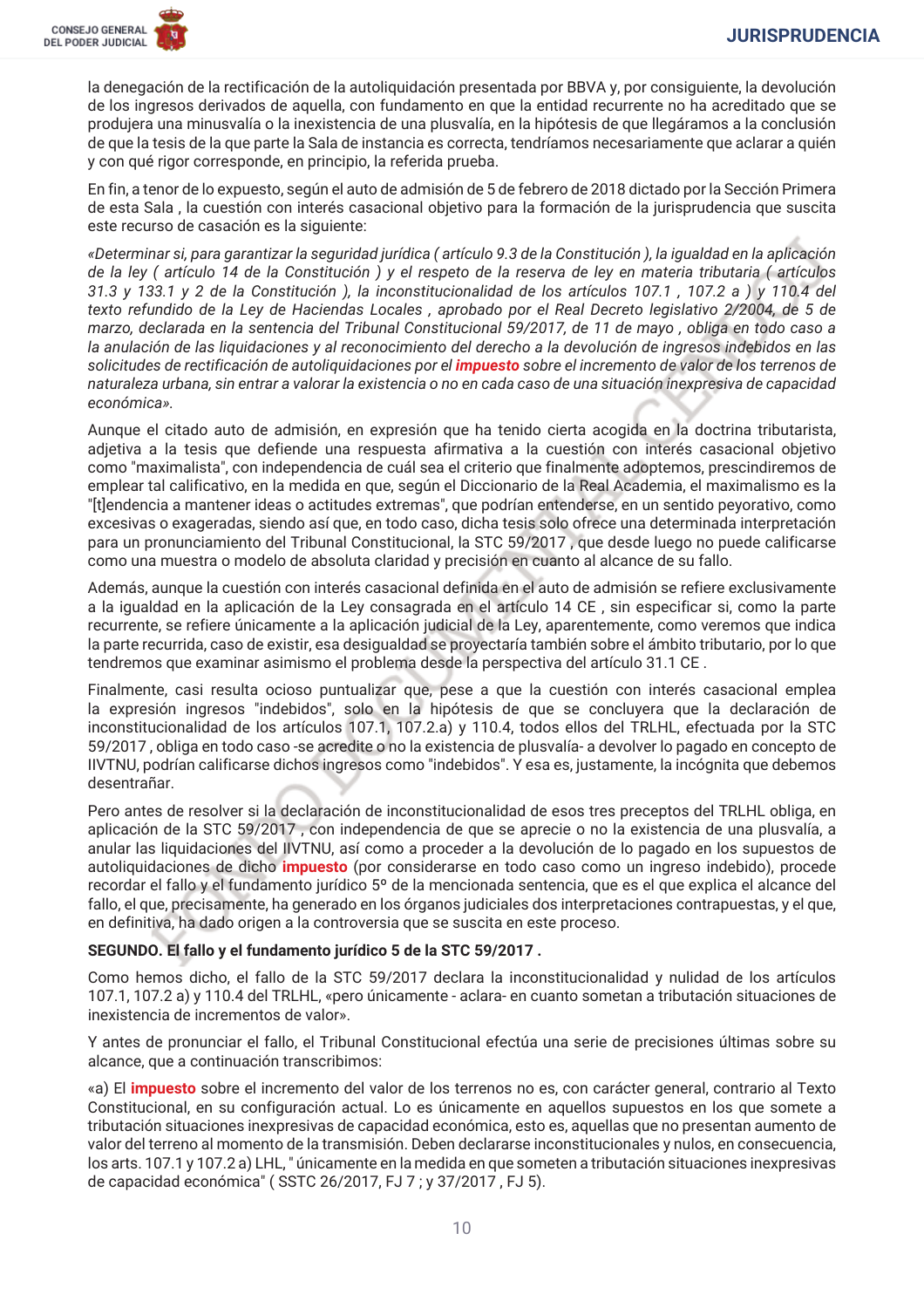b) Como apunta el Fiscal General del Estado, aunque el órgano iudicial se ha limitado a poner en duda la constitucionalidad del artículo 107 LHL, debemos extender nuestra declaración de inconstitucionalidad y nulidad, por conexión (art. 39.1 LOTC) con los arts. 107.1 y 107.2 a) LHL, al artículo 110.4 LHL, teniendo en cuenta la íntima relación existente entre este último citado precepto y las reglas de valoración previstas en aquellos, cuya existencia no se explica de forma autónoma sino solo por su vinculación con aquel, el cual "no permite acreditar un resultado diferente al resultante de la aplicación de las reglas de valoración que contiene" [ SSTC 26/2017, FJ 6, y 37/2017, FJ 4 e)]. Por consiguiente, debe declararse inconstitucional v nulo el artículo 110.4 LHL, al impedir a los sujetos pasivos que puedan acreditar la existencia de una situación inexpresiva de capacidad económica (SSTC 26/2017, FJ 7, y 37/2017, FJ 5).

c) Una vez expulsados del ordenamiento jurídico, ex origine, los arts. 107.2 y 110.4 LHL, en los términos señalados, debe indicarse que la forma de determinar la existencia o no de un incremento susceptible de ser sometido a tributación es algo que solo corresponde al legislador, en su libertad de configuración normativa, a partir de la publicación de esta Sentencia, llevando a cabo las modificaciones o adaptaciones pertinentes en el régimen legal del *impuesto* que permitan arbitrar el modo de no someter a tributación las situaciones de inexistencia de incremento de valor de los terrenos de naturaleza urbana (SSTC 26/2017, FJ 7 ; y 37/2017,  $FJ_5$ )».

En definitiva, por un lado, tanto en el fallo como en el fundamento jurídico 5, el máximo intérprete de nuestra Constitución deja muy claro que los artículos 107.1, 107.2 a) y 110.4, todos ellos del TRLHL, son inconstitucionales y nulos, «pero únicamente en la medida que someten a tributación situaciones de inexistencia de incrementos de valor». Con lo que parece estar haciendo una declaración parcial de inconstitucionalidad, en tanto que recalca asimismo que el IIVTNU «no es, con carácter general, contrario al Texto Constitucional, en su configuración actual», sino que «[I]o es únicamente en aquellos supuestos en los que somete a tributación situaciones inexpresivas de capacidad económica», por lo que, en principio, puede pensarse que en los casos en los que se acredite un aumento de valor del terreno al momento de la transmisión, al menos los artículos 107.1 y 107.2 a) del TRLHL resultan aplicables por los órganos de la Administración o de la jurisdicción contencioso-administrativa.

Y, por otro lado, sin embargo, el Tribunal Constitucional también indica que «la forma de determinar la existencia o no de un incremento susceptible de ser sometido a tributación es algo que solo corresponde al legislador, en su libertad de configuración normativa». Aungue, a renglón seguido, precisa que lo que en realidad corresponde al legislador mediante las «modificaciones o adaptaciones pertinentes en el régimen legal del *impuesto*» es «arbitrar el modo de no someter a tributación las situaciones de inexistencia de incremento de valor de los terrenos de naturaleza urbana».

A conjugar esas dos declaraciones, que pudieran parecer contradictorias, y, por ende, a resolver la cuestión con interés casacional objetivo, dedicamos los siguientes fundamentos de derecho.

## TERCERO.- Interpretación del fallo de la STC 59/2017 efectuada por algunos Tribunales Superiores de Justicia.

En la determinación del alcance de los efectos de la declaración de inconstitucionalidad contenida en la STC 59/2017, en un primer momento, el Tribunal Superior de Justicia de Madrid-en sentencia de 19 de julio de 2017 (rec. apelación 783/2016)-y, posteriormente, otros Tribunales Superiores de Justicia [entre otros, de Castilla y León, con sede en Burgos, sentencia de 22 de septiembre de 2017 (rec. 21/2017); de Galicia, sentencia de 14 de julio de 2017 (rec. 15002/2017); de Cataluña, sentencia de 21 de diciembre de 2017 (rec. 100/2017); y de Navarra, sentencia de 6 de febrero de 2018 (rec. 535/2016)], han venido anulando sistemáticamente las liquidaciones dictadas en relación con el IIVTNU -con independencia de que las mismas se hubieran practicado sobre la base de situaciones expresivas o inexpresivas de capacidad económica-, en cuanto que giradas «en aplicación de preceptos expulsados del ordenamiento jurídico ex origine, cuyo resultado -al decir de estos Tribunales- no puede ser reexaminado a la vista del resultado de prueba pericial para la que se carece de parámetro legal (comparación de valores escriturados, comparación de valores catastrales, factores de actualización, aplicación de normas de otros impuestos...) en ejercicio o forma de actuación expresamente rechazado, pues implicaría continuar haciendo lo que expresamente el Tribunal Constitucional rechaza, esto es, "dejar al arbitrio del aplicador tanto la determinación de los supuestos en los que nacería la obligación tributaria como la elección del modo de llevar a cabo la determinación del eventual incremento o decremento", determinación que el Constitucional insiste queda reservada al legislador, al que debe entenderse dirigida la aclaración del alcance o significado de la inconstitucionalidad declarada, no al aplicador del derecho, que con ello habría de quebrantar principios de seguridad jurídica y de reserva de ley en materia tributaria, que en definitiva han determinado la declaración de inconstitucionalidad» [sentencia del Tribunal Superior de Justicia de Madrid de 19 de julio de 2017 (rec. de apelación 783/2016), FD 3º].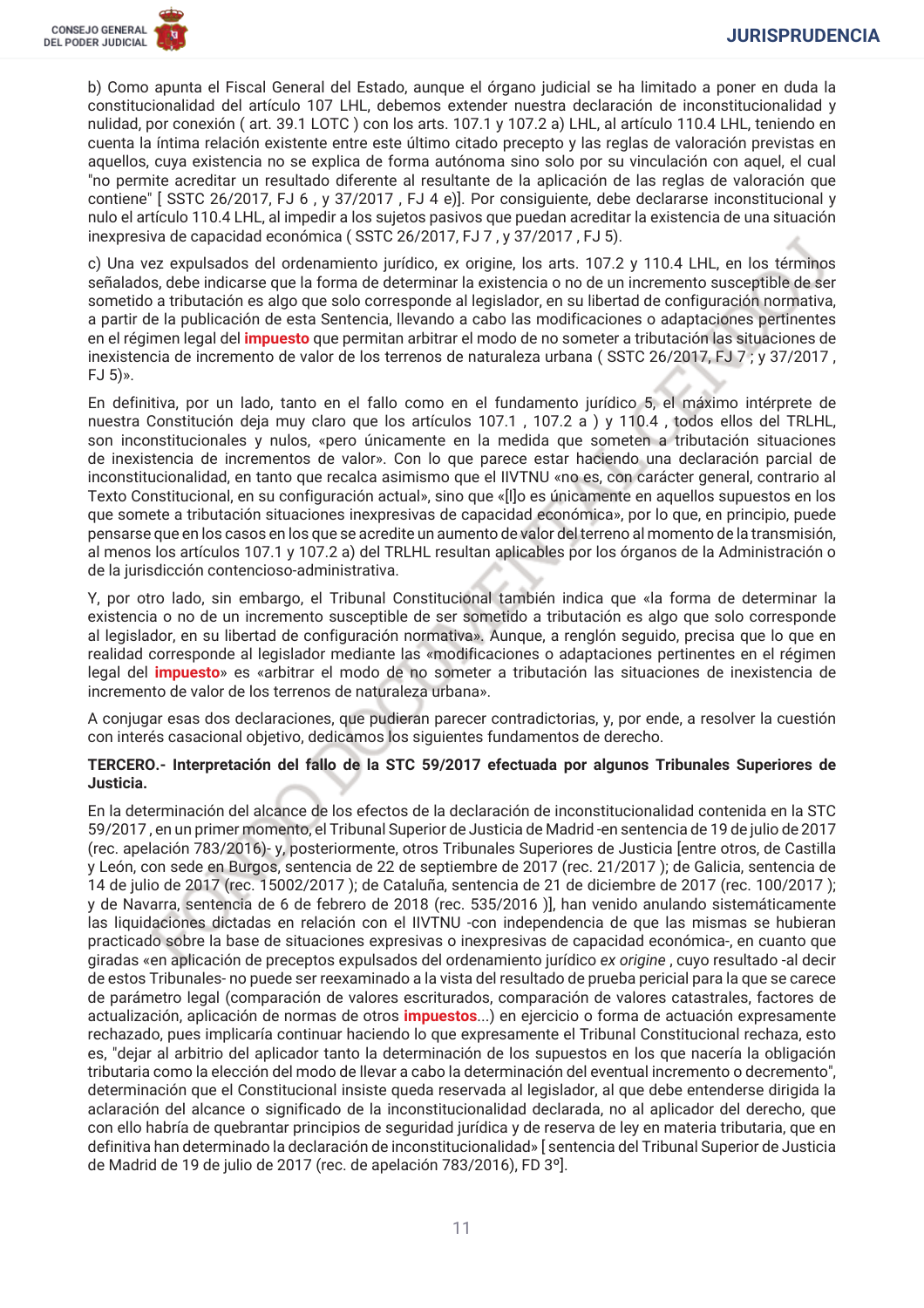Así pues, de acuerdo con la doctrina que acabamos de transcribir, resulta que para algunos Tribunales Superiores de Justicia: (1) los artículos 107.1, 107.2 a) y 110.4 del TRLHL son radicalmente nulos -nulos ex origine - y han quedado definitivamente expulsados de nuestro ordenamiento jurídico; (2) ante la inexistencia de los citados preceptos legales y, en consecuencia, de parámetro legal que permita apreciar con carácter previo a la aplicación del tributo si existe o no plusvalía susceptible de ser sometida a imposición, no cabe aplicar el *impuesto* ni girar liguidación alguna por este concepto (aungue la misma recavera sobre plusvalías reales y efectivas); (3) no puede deiarse al arbitrio del aplicador del Derecho -esto es, de la Administración tributaria, primero, y de los jueces de lo contencioso- administrativo, en última instancia- la determinación de los supuestos en los que se produce el hecho imponible del *impuesto* ni la elección del modo de cuantificar el eventual incremento o decremento del valor del terreno; (4) tras la STC 59/2017 queda, exclusivamente, en manos del legislador llevar a cabo las reformas legales necesarias que eviten que el tributo pueda gravar en el futuro plusvalías inexistentes o minusvalías (y, a mayor abundamiento -se afirma-, es el legislador el verdadero destinatario de la aclaración relativa al alcance o significado de la inconstitucionalidad declarada); y, en fin, (5) cualquier liquidación del IIVTNU que se practique con anterioridad a la precitada reforma legal, en tanto que carente de la debida cobertura, quebrantaría los principios de seguridad jurídica y de reserva de ley aplicables en materia tributaria.

Pues bien, como explicaremos en los Fundamentos de Derecho que siguen, la inmensa mayoría de las anteriores conclusiones no pueden ser acogidas. Y es que: (1) ni en la STC 59/2017 se declara la inconstitucionalidad total o absoluta de todos los preceptos mencionados en el fallo que, en consecuencia, no han quedado -o, al menos, no todos ellos ni en la totalidad de los supuestos en los que resultan aplicablescompletamente expulsados del ordenamiento jurídico; (2) ni puede afirmarse que, a día de hoy, la prueba de la existencia o no de plusvalía susceptible de ser sometida a imposición y el modo de llevar a cabo la cuantificación del eventual incremento de valor del terreno carecen de la debida cobertura legal en contra de las exigencias que dimanan de los principios de seguridad jurídica y de reserva de ley tributaria (artículos 31.3 y 133.1 CE ); (3) ni es cierto que dicha valoración de la prueba y la determinación del importe del eventual incremento de valor del terreno no pueden corresponder al aplicador del Derecho; (4) ni, en fin, resulta acertado concluir que, hasta tanto se produzca la intervención legislativa que ha reclamado el máximo intérprete de la Constitución en la STC 59/2017, no cabe practicar liquidación alguna del IIVTNU (o, procede, en todo caso, la anulación de las liquidaciones y el reconocimiento del derecho a la devolución de ingresos indebidos en las solicitudes de rectificación de autoliquidaciones correspondientes al IIVTNU, sin entrar a valorar la existencia o no en cada caso de una situación reveladora de capacidad económica).

La única afirmación, pues, que compartimos de la doctrina de los Tribunales Superiores de Justicia que venimos comentando es que corresponde, ciertamente, al legislador llevar a cabo las modificaciones o adaptaciones pertinentes en el régimen legal del IIVTNU para dar cumplimiento a las exigencias que derivan del artículo 31.1 CE y, señaladamente, del principio de capacidad económica. Lo demás, ni lo dijo el Pleno del Tribunal Constitucional en la STC 59/2017, ni en buena lógica puede inferirse de una interpretación unitaria y sistemática de los fundamentos jurídicos y de la declaración de inconstitucionalidad contenida en el fallo de su pronunciamiento.

### CUARTO.- El alcance de la declaración de inconstitucionalidad contenida en la STC 59/2017: no se declara la inconstitucionalidad total o absoluta de todos los preceptos mencionados en el fallo [artículos 107.1, 107.2 a) v 110.4 del TRLHLl.

En el fallo de la STC 59/2017, se declara -y citamos textualmente- «que los artículos 107.1, 107.2 a) y 110.4, todos ellos del texto refundido de la Ley reguladora de las haciendas locales, aprobado por el Real Decreto Legislativo 2/2004, de 5 de marzo, son inconstitucionales y nulos, pero únicamente en la medida que someten a tributaciónsituaciones de inexistencia de incrementos de valor », no, por tanto -podría concluirse tras una primera lectura del fallo-, en aquellos casos en los que se gravan plusvalías realmente existentes, supuestos estos últimos para los que -cabe entender- han quedado en vigor y, por ende, resultan plenamente aplicables los mencionados preceptos.

Como decimos, esta es la interpretación que a priori podría inferirse del fallo. Sin embargo, de un análisis sosegado del texto de la STC 59/2017 en el que se tomen en consideración, no solo la literalidad de su fallo o incluso de algún fundamento jurídico aislado [señaladamente, del FJ 5 c), que vienen citando los Tribunales Superiores de Justicia que defienden la imposibilidad de liquidar en la actualidad el IIVTNU], sino también, y fundamentalmente, la verdadera ratio decidendi o, lo que es igual, las razones de fondo que llevaron al Pleno del Tribunal a efectuar la declaración de inconstitucionalidad que interpretamos, pueden inferirse dos conclusiones: de una parte, que en la STC 59/2017 se declara la inconstitucionalidad parcial de los artículos 107.1 y107.2 a) del TRLHL ; y, de otra parte, que el alcance de la declaración de inconstitucionalidad que se efectúa en relación con el artículo 110.4 del TRLHL es total (o, más exactamente, que se expulsa completa y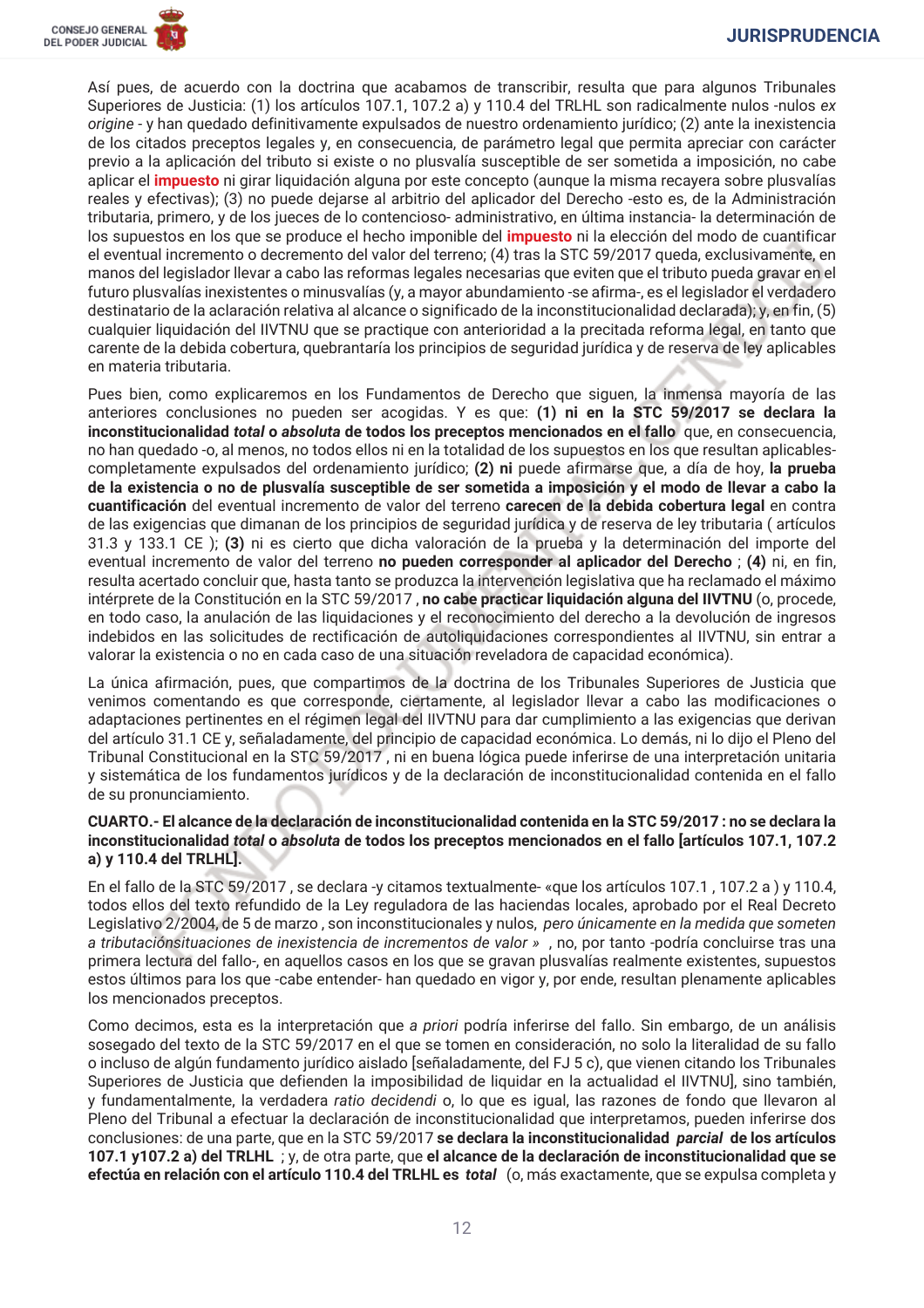

definitivamente del ordenamiento jurídico la imposibilidad que hasta ese momento tenían los sujetos pasivos de acreditar un resultado diferente al resultante de la aplicación de las reglas de valoración contenidas en los artículos 107.1 y 107.2 a) del TRLHL y, en consecuencia, de demostrar la improcedencia de liquidar y venir obligado al pago del IIVTNU en ciertos casos).

### 1.- La declaración de inconstitucionalidad parcial de los artículos 107.1 y107.2 a) del TRLHL.

Como es sabido -y a este respecto existe unanimidad en las exégesis que se han venido efectuando de la STC 59/2017 -, los artículos 107.1, 107.2.a) y 110.4 del TRLHL se declaran contrarios al texto constitucional (no entramos todavía en el alcance de esta declaración) porque, (1) estableciendo los artículos 107.1 y 107.2.a) del TRLHL un regla objetiva para el cálculo de la base imponible del *impuesto* en los casos de transmisión onerosa de terrenos cuya aplicación conlleva, en todo caso, la existencia de una plusvalía objeto de tributación, y (2) impidiendo el artículo 110.4 del TRLHL que el sujeto pasivo del *impuesto* pueda probar la inexistencia de incremento de valor real del terreno transmitido, en ocasiones (que en los últimos tiempos han resultado cada vez más frecuentes como consecuencia de la crisis económica), se someten a tributación situaciones inexpresivas de capacidad económica o, lo que es igual, manifestaciones de capacidad económica inexistentes, virtuales o ficticias, en flagrante contradicción con el contenido que al principio de capacidad económica establecido en el artículo 31.1 CE le ha venido atribuyendo el máximo intérprete de nuestra Constitución en reiterada jurisprudencia.

Así se encarga de puntualizarlo expresamente el Pleno del Tribunal Constitucional en el FJ 3, in fine, de la STC 59/2017 : «el tratamiento que los preceptos cuestionados de la Ley reguladora de haciendas locales -explicaotorgan a lossupuestos de no incremento, o incluso de decremento, en el valor de los terrenos denaturaleza urbana, gravan una renta ficticia en la medida en que, al imponer a los sujetos pasivos del *impuesto* la obligación de soportar la misma carga tributaria que corresponde a las situaciones de incrementos derivados del paso del tiempo, está sometiendo a tributaciónsituaciones de hecho inexpresivas de capacidad económica, lo que contradice frontalmente elprincipio de capacidad económica que garantiza el artículo 31.1 CE. En consecuencia, los preceptos cuestionados deben ser declarados inconstitucionales, aunque solo en la medida enque no han previsto excluir del tributo las situaciones inexpresivas de capacidad económicapor inexistencia de incrementos de valor (SSTC 26/2017, FJ 3; y 37/2017, FJ 3)».

Pues bien, siendo como es la vulneración del principio de capacidad económica la ratio decidendi de la inconstitucionalidad declarada en la STC 59/2017, carece de sentido -y, por ende, consideramos que el Pleno del Tribunal Constitucional no pudo pretender este efecto- que la nulidad de los preceptos cuya contradicción con la Constitución se denuncia se extienda también a supuestos en los que existe un incremento de valor del terreno y, en consecuencia, un manifestación de riqueza real o potencial cuyo gravamen resulta plenamente compatible con artículo 31.1 CE. Y es que -y a mayor abundamiento-, en estos casos, no solo se grava la que a priori o en abstracto es una manifestación de riqueza real o potencial compatible con los dictados del artículo 31.1 CE, sino también la que en su configuración legal concreta resulta plenamente compatible con las exigencias que derivan del principio de capacidad económica. Así se encargó de puntualizarlo el máximo intérprete de la Constitución en el FJ 3 de STC 26/2017, de 16 de febrero, y de reiterarlo en la posterior STC 59/2017 : «"es plenamente válida -explicó- la opción de política legislativa dirigida a someter a tributación los incrementos de valor mediante el recurso a un sistema de cuantificación objetiva de capacidades económicas potenciales, en lugar de hacerlo en función de la efectiva capacidad económica puesta de manifiesto"» (FJ 3) por el contribuyente.

Y, en fin, por si pudiera existir alguna duda de que la que acabamos de exponer en apretada síntesis es la exégesis correcta -aunque, lo adelantamos va, necesitada de ulteriores precisiones- del pronunciamiento que venimos comentando, el Pleno del Tribunal se encarga de precisar en el FJ 5, que destina a efectuar "una serie de precisiones últimas" sobre el alcance del fallo al que conduce la Sentencia, lo siquiente: (1) que el IIVTNU «no es, con carácter general, contrario al Texto Constitucional, en su configuración actual»; (2) que «[I]o es únicamente en aquellos supuestos en los que somete a tributación situaciones inexpresivas de capacidad económica, esto es, aquellas que no presentan aumento de valor del terreno al momento de la transmisión»; y (3) que «[d]eben declararse inconstitucionales y nulos, en consecuencia, los arts. 107.1 y 107.2 a) LHL, "únicamente en la medida en que someten a tributación situaciones inexpresivas de capacidad económica" (SSTC 26/2017, FJ 7; y 37/2017, FJ 5)» [letra a) del FJ 5 de la STC 59/2017].

### 2.- La exégesis que consideramos certera del FJ 5: la declaración de inconstitucionalidad total del artículo 110.4 del TRLHL contenida en la STC 59/2017 y la posibilidad que se abre para probar la inexistencia de plusvalía.

Esto sentado, tenemos que refutar a continuación la interpretación excesivamente literal -y, lo que es más reprobable, asistemática- que algunos Tribunales Superiores de Justicia vienen efectuando de la letra c) del FJ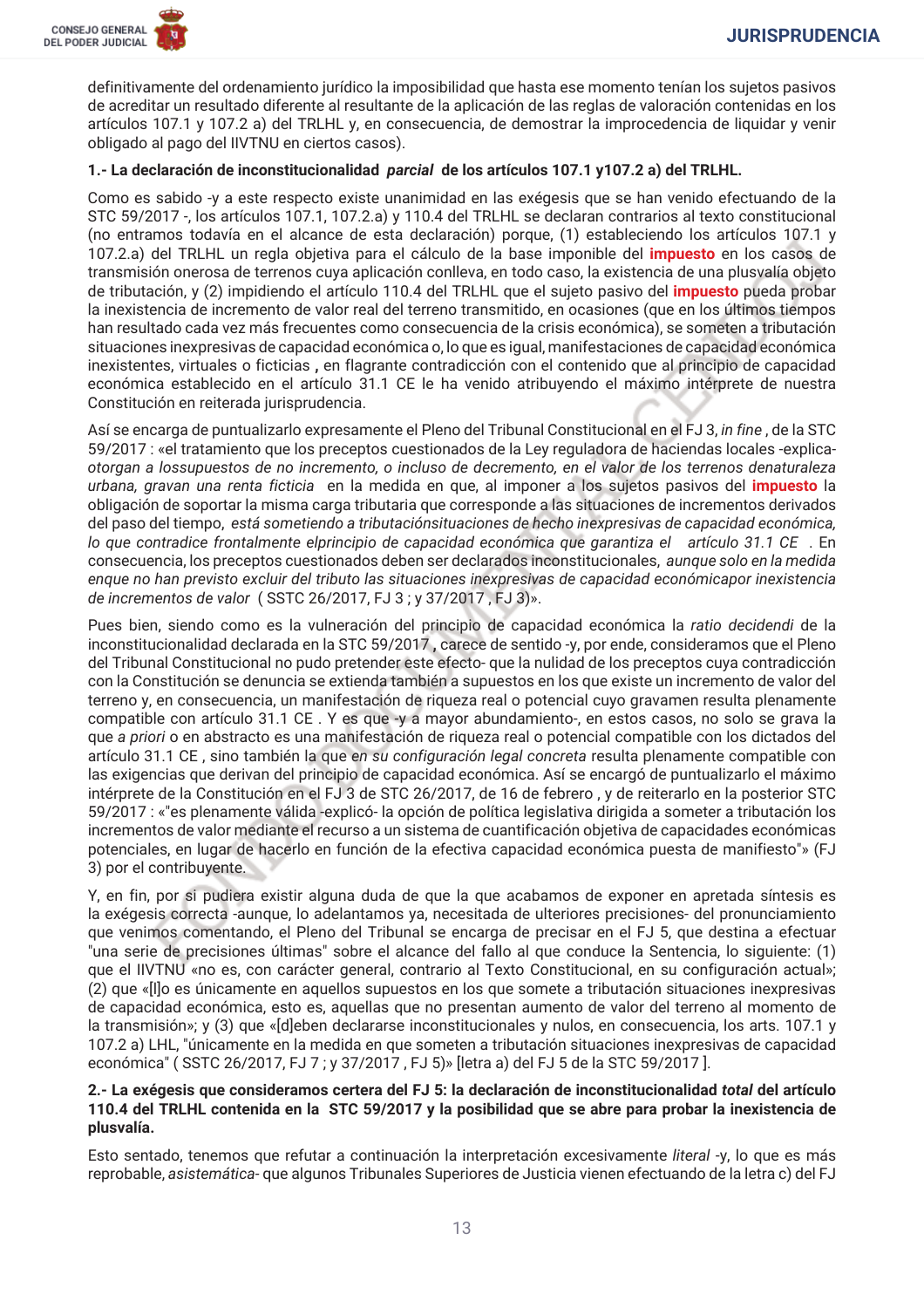5 de la STC 59/2017, que les lleva a transformar el que es el entendimiento correcto del fallo de la Sentencia la declaración de inconstitucionalidad parcial de los artículos 107.1 y 107.2 a) del TRLHL- en una comprensión errónea del mismo: en particular, a defender la declaración de inconstitucionalidad radical y absoluta de los mencionados preceptos y, por derivación, a descartar a radice que, hasta tanto se produzca la reforma legal del IIVTNU, puedan girarse liquidaciones correspondientes al mismo.

Ciertamente, en el FJ 5.c) de la STC 59/2017 el Pleno del Tribunal afirma que, declarados contrarios al texto constitucional los preceptos denunciados del TRLHL, «la forma de determinar la existencia o no de un incremento susceptible de ser sometido a tributación es algo que solo corresponde al legislador, en su libertad de configuración normativa, a partir de la publicación de esta Sentencia, llevando a cabo las modificaciones o adaptaciones pertinentes en el régimen legal del *impuesto*». Ahora bien, de esta atribución al poder legislativo de la competencia exclusiva para reformar el IIVTNU no puede inferirse que, hasta que el legislador no lleve a cabo semejante tarea, no puede probarse por el contribuyente -ni, en consecuencia, valorarse por el aplicador del Derecho-la inexistencia de plusvalía real susceptible de ser sometida a imposición, y ello por cuanto que esta prueba o, en su caso, la determinación del eventual incremento/decremento del valor del terreno que pudiera producirse, carecerían de la debida cobertura legal, en contra de las exigencias que dimanan de los principios de seguridad jurídica (artículo 9.3 CE) y de reserva de ley que en materia tributaria establecen los artículos 31.3 y 133.1 CE. Y no podemos compartir estas conclusiones, al menos, por tres razones:

2.1.- En primer lugar, porque quienes efectúan semejante interpretación obvian la puntualización que efectúa el Tribunal Constitucional a renglón seguido del propio FJ 5 c) de la STC 59/2017, que acabamos de transcribir parcialmente (y cuya primera parte es la que insistentemente se cita). Corresponde efectivamente al legislador, en su libertad de configuración normativa, a partir de la publicación de la Sentencia, llevar a cabo las modificaciones o adaptaciones pertinentes en el régimen legal del *impuesto* que -añade el Tribunal y la aclaración no debe pasarse por alto-« permitanarbitrar el modo de no someter a tributación las situaciones de inexistencia de incremento devalor de los terrenos de naturaleza urbana (SSTC 26/2017, FJ 7; y 37/2017, FJ 5)» [FJ 5 c)]. La intervención legislativa se reclama, pues, expresamente, (a) para que en lo sucesivo dejen de gravarse situaciones de inexistencia de incremento de valor de los terrenos de naturaleza urbana contrarias al principio de capacidad económica y, (b) obviamente, para cubrir la laguna legal que deja la declaración de inconstitucionalidad contenida en la Sentencia, no porque no exista -a continuación nos pronunciaremos expresamente sobre este extremo- base legal en el ordenamiento tributario que discipline la prueba por el contribuyente y la valoración por el aplicador del Derecho de la inexistencia de un incremento de valor del terreno o de una regla positiva de cálculo para cuantificarla (por mucho que su acierto haya sido cuestionado, pero que, insistimos, el máximo intérprete de la Constitución ha declarado compatible con el artículo 31.1 CE).

De hecho, tal como se desprende del apartado I de la Exposición de Motivos de la Proposición de lev núm. 122/000196, presentada por el Grupo Parlamentario Popular en el Congreso, por la que se modifica el texto refundido de la Ley Reguladora de las Haciendas Locales, aprobado por el Real Decreto Legislativo 2/2004, de 5 de marzo, y otras normas tributarias (BOCG núm. 225-1, de 9 de marzo de 2018), así como de la redacción del apartado 5 que añade al artículo 104 TRLHL el Artículo único. Primero, Uno, de la citada Proposición, esta lectura es la que parece haber hecho también el poder legislativo de la tarea que expresamente se le encomienda en el FJ 5 c) de la STC 59/2017 y del alcance del fallo que en ella se contiene.

2.2.- En segundo lugar, porque la doctrina sentada por los Tribunales Superiores de Justicia a la que nos venimos refiriendo desconoce -o, al menos, lo pasa por alto- el corolario que se desprende de la declaración de inconstitucionalidad total del artículo 110.4 TRLHL. A este respecto, señala, inequívocamente, el FJ 5 b) de la STC 59/2017 que, teniendo en cuenta la íntima relación existente entre el artículo 110.4 TRLHL y las reglas de valoración previstas en los artículos 107.1 y 107.2 a) del TRLHL, «cuya existencia no se explica de forma autónoma sino solo por su vinculación con aquel, el cual "no permite acreditar un resultado diferente al resultante de la aplicación de las reglas de valoración que contiene" [SSTC 26/2017, FJ 6, y 37/2017, FJ 4 e) », «debe declararse inconstitucional y nulo el artículo 110.4 LHL, al impedir a los sujetos pasivos que puedan acreditar la existencia de una situación inexpresiva de capacidad económica (SSTC 26/2017, FJ 7, y 37/2017, FJ 5)».

Pues bien, anulada y expulsada definitivamente del ordenamiento jurídico la prohibición que hasta la fecha de dictarse la Sentencia tenían los sujetos pasivos del impuesto de probar la inexistencia de incrementos de valor en la transmisión onerosa de terrenos de naturaleza urbana, prohibición de la que indirectamente derivaba la quiebra del principio de capacidad económica del artículo 31.1 CE, queda expedita la vía para llevar a cabo esta prueba. Cuestión distinta es a quién corresponda la carga de la misma, qué medios probatorios sean idóneos para llevarla a efecto o, en fin, si estos aspectos cuentan en la actualidad con la debida cobertura legal, extremo este último -lo adelantamos ya- al que responderemos afirmativamente en el Fundamento de Derecho siguiente.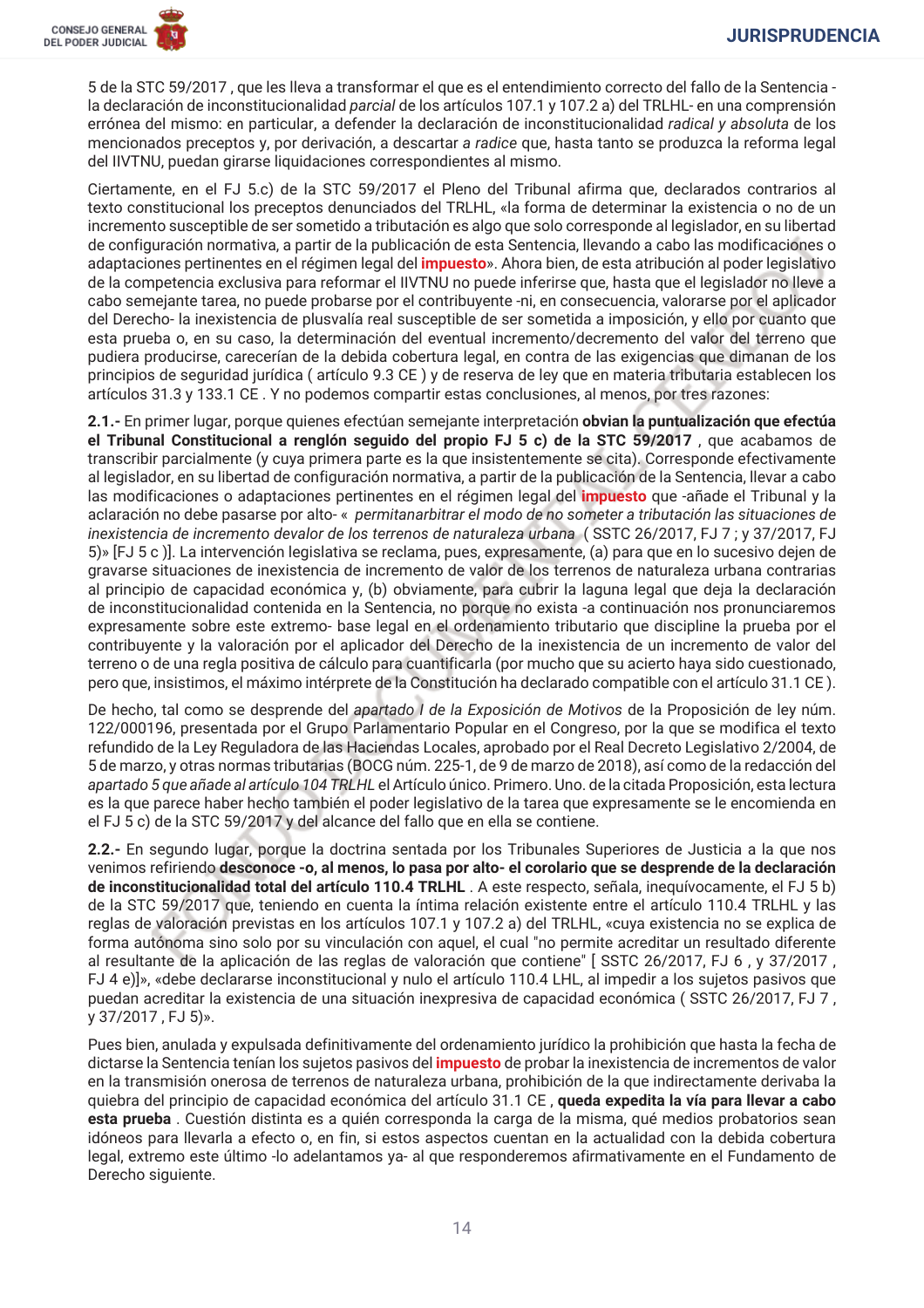2.3.- Y, en tercer lugar -pero no por ello menos importante-, no compartimos la doctrina sentada, por primera vez, en la sentencia del Tribunal Superior de Justicia de Madrid de 19 de julio de 2017 y reiterada. posteriormente, por el mismo órgano jurisdiccional y por otros Tribunales Superiores de Justicia, porque priva absolutamente de sentido al fallo de la STC 59/2017, que venimos comentando. En efecto, atribuyendo en exclusiva y en todo caso al legislador la forma de determinar la existencia o no de un incremento de valor del terreno susceptible de ser sometido a tributación y negando al aplicador del Derecho la posibilidad de valorar la prueba aportada por el contribuvente (de existencia de una minusvalía o decremento de valor del terreno enaienado), se desnaturaliza completamente el fallo de la Sentencia, pues únicamente si se permite al contribuyente probar la inexistencia de plusvalía y al aplicador del Derecho valorar la prueba aportada por el contribuyente el fallo de la STC 59/2017 puede cumplirse en sus términos estrictos; en particular, resulta posible inaplicar el IIVTNU únicamente en la medida en que se someten a tributación situaciones de inexistencia de incrementos de valor.

A este respecto, acertadamente, se afirma en la Sentencia del Tribunal Superior de Justicia de Aragón, Sala de lo Contencioso-Administrativo, Sección 2ª, de 31 de enero de 2018, recaída en rollo de apelación núm. 159/2017, lo siguiente:

« Por lo demás, a juicio de la Sala, el alcance de la reiterada sentencia no es otro que el que resulta del claro tenor que expresa el fallo como resultado del fundamento jurídico último que el Tribunal dedica a precisar tal extremo, lo que evidencia que no ha tenido voluntad de realizar un pronunciamiento de inconstitucionalidad de carácter absoluto, radical o incondicionado. En este mismo sentido se razona en las sentencias de los Juzgados n. 1 y 4 antes citadas indicando que "de admitirse la anulación de cualesquiera liquidación recurrida que se hubiera emitido en aplicación de los preceptos declarados inconstitucionales en los términos de las sentencias reseñadas, se estaría igualando las consecuencias de estas sentencias con los efectos de una sentencia con declaración de inconstitucionalidad genérica ysin matizaciones. Es decir no se entiende para qué se habrían hecho las salvedades en el Fallo y fundamentos de las sentencias". » (FJ 3º).

Finalmente, y por lo que respecta, asimismo, al alcance de la declaración de inconstitucionalidad contenida en la STC 59/2017, no es la primera vez que el máximo intérprete de nuestra Constitución declara la inconstitucionalidad parcial de una norma por vulneración de los principios materiales de justicia consagrados en el artículo 31.1 CE. Lo que sí es absolutamente novedoso es la enorme confusión que ha suscitado la exégesis del pronunciamiento constitucional y, lo que es peor, la desatinada interpretación que algunos Tribunales han venido realizando de sus palabras.

En efecto, en la STC 193/2004, de 4 de noviembre, el Tribunal Constitucional se pronunció sobre la conformidad con la Constitución del artículo 90.2 de la Ley 39/1988, de 28 de diciembre, reguladora de las Haciendas Locales, en su redacción anterior a la modificación operada por la Ley 22/1993, de 29 de diciembre, de medidas fiscales, de reforma del régimen jurídico de la función pública y de la protección por desempleo, por su posible vulneración del artículo 14, en relación con el artículo 31.1 del texto constitucional. En aquella ocasión el Pleno del Tribunal estimó, en relación con la regulación del *Impuesto* sobre Actividades Económicas (IAE), que el hecho de que ley previera el prorrateo de la cuota del IAE en los casos en los que la ruptura del período impositivo general se hubiera producido como consecuencia del inicio (alta) de la actividad una vez iniciado el año natural, pero no contemplara idéntica posibilidad en los casos de cese (baja) una vez comenzado dicho periodo, suponía gravar idénticas manifestaciones de capacidad económica potencial de forma desigual, careciendo dicha desigualdad de una justificación objetiva y razonable y, por ende, de forma contraria a las exigencias que dimanan de los artículos 14.1 y 31.1 CE. Efectuado el juicio de constitucionalidad en estos términos, el Tribunal decidió

-transcribimos literalmente el contenido del fallo- «[dleclarar inconstitucional y nulo el art. 90.2 de la Lev 39/1988, de 28 de diciembre, reguladora de las haciendas locales, en su redacción original, sólo en la medida en que excluye del prorrateo por trimestres de las cuotasdel *impuesto* de actividades económicas los supuestos de baja por cese en el ejercicio deactividades económicas». Efectuó, por tanto, una declaración de inconstitucionalidad parcial muy similar a la que se contiene en la STC 59/2017, que analizamos. Sin embargo, en aquella ocasión, no se puso en cuestión que la requlación legal del *impuesto* fuera constitucional y, por ende, siguiera siendo válida y resultando plenamente aplicable en todos sus extremos, excepto en lo relativo a la falta de previsión legal del prorrateo por trimestres de las cuotas del IAE en los supuestos de baja por cese en el ejercicio de actividades económicas una vez iniciado el periodo impositivo correspondiente.

QUINTO.- Corresponde al sujeto pasivo del IIVTNU probar la inexistencia de una plusvalía real conforme a las normas generales sobre la carga de la prueba previstas en la Ley 58/2003, de 17 de diciembre, General Tributaria (« LGT») [mandato que no conlleva una quiebra de los principios de reserva de ley tributaria o del principio de seguridad jurídica].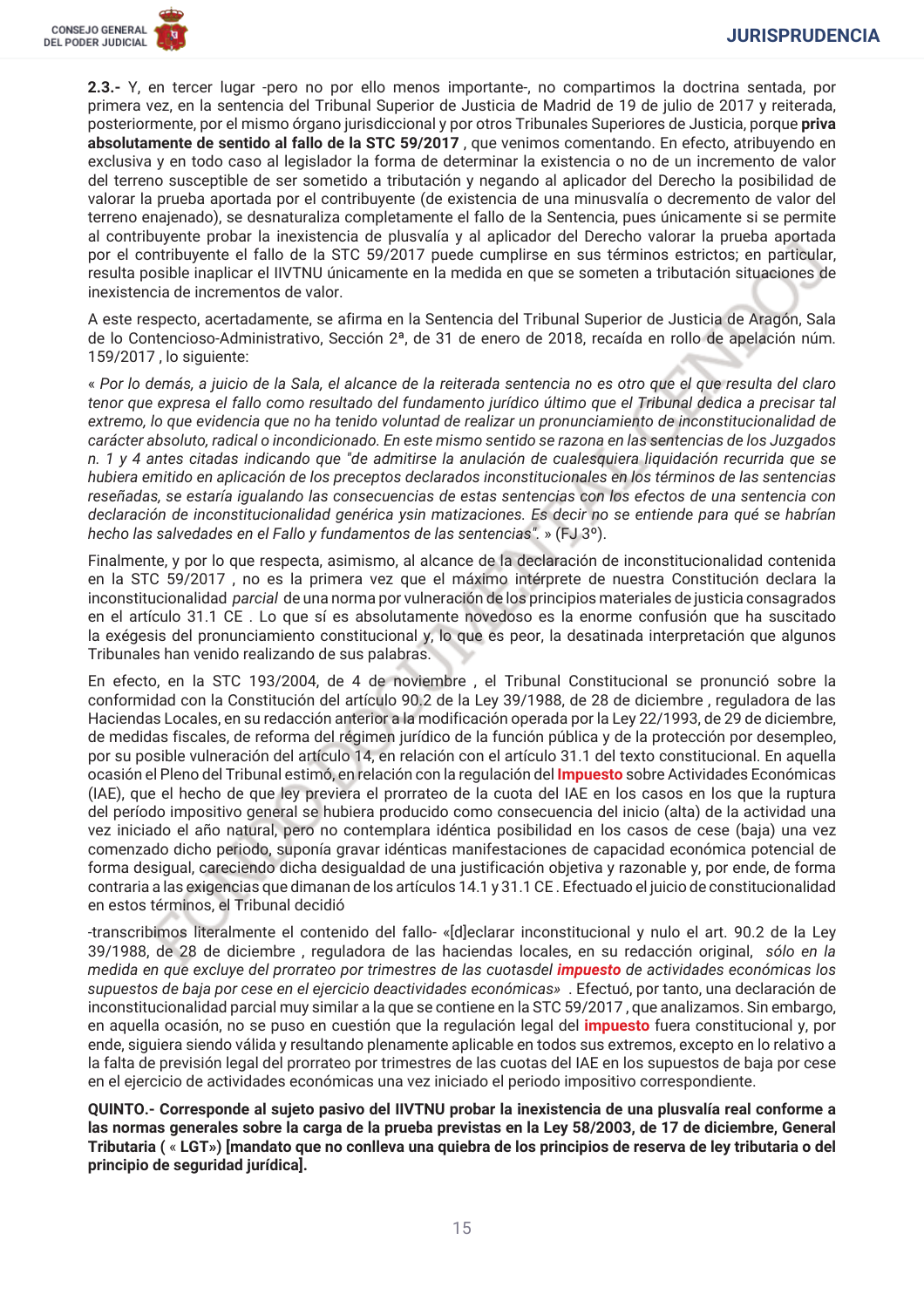

De la interpretación del alcance de la declaración de inconstitucionalidad contenida en la STC 59/2017 que acabamos de efectuar (parcial en lo que se refiere a los artículos 107.1 y 107. 2 a) del TRLHL y total en relación con el artículo 110.4 del TRLHL) resultan, en esencia, tres corolarios: (1) primero, anulada y expulsada definitivamente del ordenamiento jurídico la prohibición que tenían los sujetos pasivos de probar la inexistencia de incrementos de valor en la transmisión onerosa de terrenos de naturaleza urbana ex artículo 110.4 del TRLHL, puede el obligado tributario demostrar que el terreno no ha experimentado un aumento de valor y, por ende, que no se ha producido el nacimiento de la obligación tributaria principal correspondiente al IIVTNU: (2) segundo, demostrada la inexistencia de plusvalía, no procederá la liguidación del impuesto (o. en su caso, corresponderá la anulación de la liquidación practicada o la rectificación de la autoliquidación y el reconocimiento del derecho a la devolución); y (3) tercero, en caso contrario, habrá de girarse la correspondiente liquidación cuantificándose la base imponible del impuesto de conformidad con lo previsto en los artículos 107.1 y 107. 2 a) del TRLHL (que, según hemos dicho, han quedado en vigor para los casos de existencia de incremento de valor). En relación con este último supuesto, esta Sala es consciente de que pudieran darse casos en los que la plusvalía realmente obtenida por el obligado tributario fuera tan escasa que la aplicación de los artículos 107.1 y 107.2 a) del TRLHL pudiera suscitar dudas desde la perspectiva del artículo 31.1 CE. La cuestión, sin embargo, no se nos ha planteado aún y tampoco ha sido resuelta por el Tribunal Constitucional en la STC 59/2017.

Esto sentado, debemos resolver a continuación las cuestiones de (a) a quién corresponde la carga de la prueba de la inexistencia de plusvalía, (b) qué medios probatorios resultan idóneos para llevarla a efecto y (c) si este último extremo cuenta en la actualidad, y hasta tanto se produzca la intervención legislativa que reclama la STC 59/2017 en su FJ 5 c), con la debida cobertura legal, tal y como reclaman los principios de seguridad jurídica (artículo 9.3 CE) y reserva de ley tributaria (artículos 31.3 y 133.1 CE). Pues bien, en relación con los dos primeros interrogantes queremos dejar claro que:

1.- Corresponde al obligado tributario probar la inexistencia de incremento de valor del terreno onerosamente transmitido. Y este extremo, no solo se infiere con carácter general del artículo 105.1 LGT, conforme al cual «quien haga valer su derecho deberá probar los hechos constitutivos del mismo», sino que también, y en el ámbito concreto que nos ocupa, ha sido puesto de relieve por el Pleno del Tribunal Constitucional en el FJ 5 b) de la STC 59/2017, y admitido, incluso, por la Sección Primera de esta Sala en el Auto de admisión de 30 de octubre de 2017 (RCA 2672/2017). En el FJ 5 b) de la STC 59/2017 concluye, concretamente, el máximo intérprete de la Constitución, que «debe declararse inconstitucional y nulo el artículo 110.4 LHL, al impedira los sujetos pasivos que puedan acreditar la existencia de una situación inexpresiva decapacidad económica (SSTC 26/2017, FJ 7, y 37/2017, FJ 5). "», precisión esta última de la que se infiere inequívocamente que es al sujeto pasivo a quien, en un primer momento, le corresponde probar la inexistencia de plusvalía. Y esta premisa ha sido admitida también en la cuestión casacional que, con posterioridad al pronunciamiento del Tribunal Constitucional, fijó la Sección Primera de esta Sala en el Auto de admisión de 30 de octubre de 2017, citado, en el que, presuponiendo que pesaba "sobre el legalmente considerado como sujeto pasivo la carga de acreditar la inexistencia de un aumento real del valor del terreno en la fecha de devengo del IIVTNU", consideró que tenía interés casacional objetivo la determinación de los medios concretos de prueba que debían emplearse para acreditar la concurrencia de esta última circunstancia.

2.- Para acreditar que no ha existido la plusvalía gravada por el IIVTNU podrá el sujeto pasivo (a) ofrecer cualquier principio de prueba, que al menos indiciariamente permita apreciarla, como es la diferencia entre el valor de adquisición y el de transmisión que se refleja en las correspondientes escrituras públicas [cuyo valor probatorio sería equivalente al que atribuimos a la autoliquidación del **Impuesto** sobre Transmisiones Patrimoniales en los fundamentos de derecho 3.4 de nuestras sentencias de 23 de mayo de 2018 (RRCA núms. 1880/2017 y 4202/2017), de 5 de junio de 2018 (RRCA núms. 1881/2017 y 2867/2017) y de 13 de junio de 2018 (RCA núm. 2232/2017); (b) optar por una prueba pericial que confirme tales indicios; o, en fin, (c) emplear cualquier otro medio probatorio ex artículo 106.1 LGT que ponga de manifiesto el decremento de valor del terreno transmitido y la consiguiente improcedencia de girar liguidación por el IIVTNU. Precisamente -nos interesa subrayarlo-, fue la diferencia entre el precio de adquisición y el de transmisión de los terrenos transmitidos la prueba tenida en cuenta por el Tribunal Constitucional en la STC 59/2017 para asumir -sin oponer reparo alguno- que, en los supuestos de hecho examinados por el órgano judicial que planteó la cuestión de inconstitucionalidad, existía una minusvalía.

3.- Aportada -según hemos dicho, por cualquier medio- por el obligado tributario la prueba de que el terreno no ha aumentado de valor, deberá ser la Administración la que pruebe en contra de dichas pretensiones para poder aplicar los preceptos del TRLHL que el fallo de la STC 59/2017 ha dejado en vigor en caso de plusvalía. Contra el resultado de la valoración de la prueba efectuada por la Administración en el seno del procedimiento tributario correspondiente, el obligado tributario dispondrá de los medios de defensa que se le reconocen en vía administrativa y, posteriormente, en sede judicial. En la vía contencioso- administrativa la prueba de la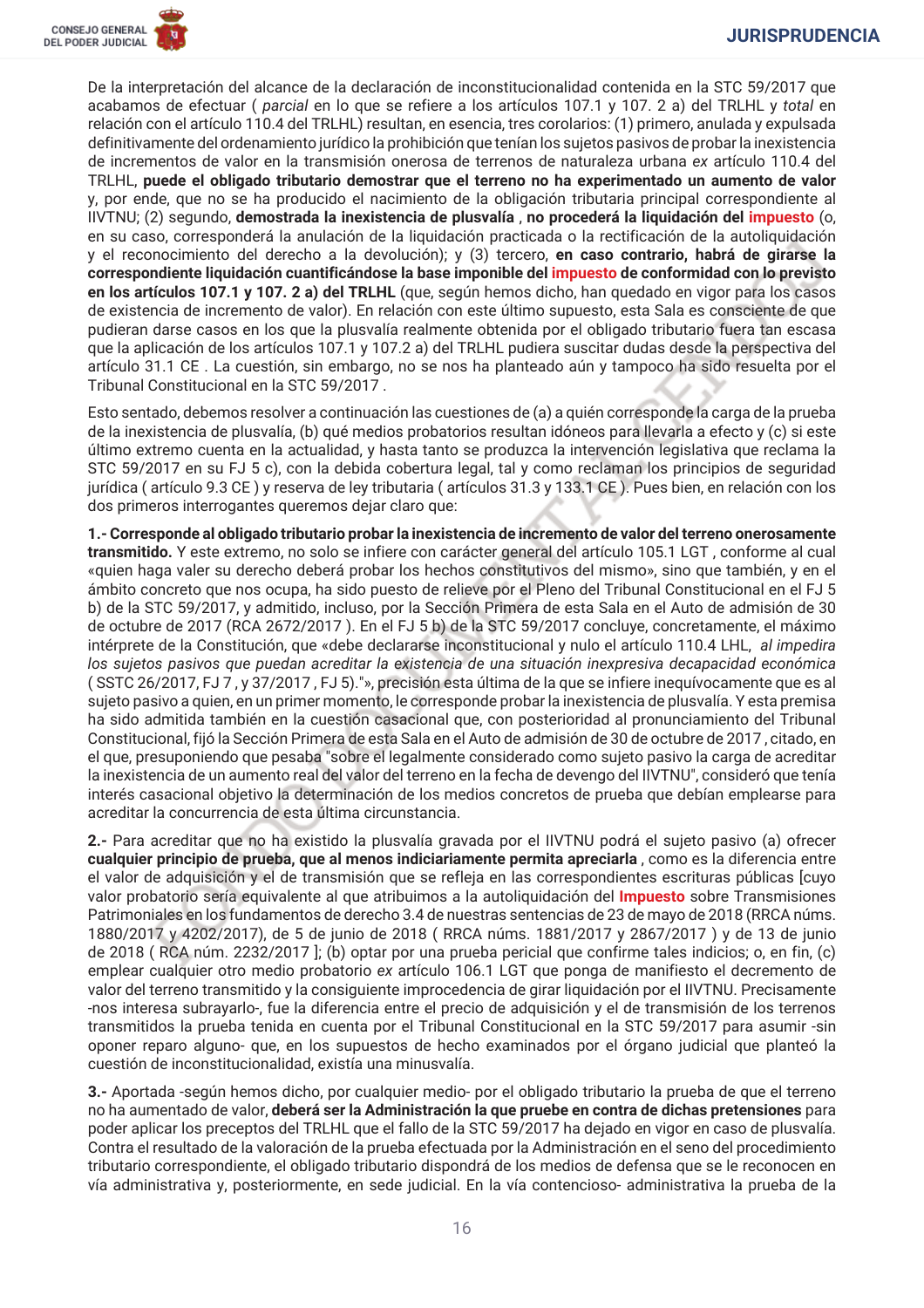inexistencia de plusvalía real será apreciada por los Tribunales de acuerdo con lo establecido en los artículos 60 y 61 LJCA y, en último término, y tal y como dispone el artículo 60.4 LJCA, de conformidad con las normas del Código Civil y de la Ley de Enjuiciamiento Civil.

La resolución judicial recurrida en casación ha interpretado, pues, de manera correcta el ordenamiento jurídico al considerar que la STC 59/2017 permite no acceder a la rectificación de las autoliquidaciones del IIVTNU y, por tanto, a la devolución de los ingresos efectuados por dicho concepto, en aquellos casos en los que no se acredita por el obligado tributario la inexistencia de incremento de valor de los terrenos de naturaleza urbana, supuestos en los que los artículos 107.1 y 107.2 a) del TRLHL resultan plenamente constitucionales y, por consiguiente, los ingresos realizados por el contribuyente, debidos.

Pues bien, llegados a este punto, y en lo que se refiere a la presunta quiebra del principio de reserva de ley tributaria (artículos 31.3 y 133.1 CE) y, por derivación, del principio de seguridad jurídica (artículo 9.3 CE), debemos responder negativamente a la cuestión casacional planteada.

La STC 59/2017 -ya lo sabemos- ha dejado en vigor los artículos 107.1 y 107.2 a) del TRLHL en las situaciones de existencia de incremento de valor del terreno onerosamente transmitido por el contribuyente, debiéndose entender, a la luz del fallo del pronunciamiento constitucional, que dicho incremento de valor debe corresponderse con una plusvalía real y efectiva, supuesto éste cuyo gravamen es el único que resulta compatible con el principio de capacidad económica (STC 59/2017, FJ 3). Y para acreditar la existencia o no de esa plusvalía real -ya lo hemos dicho también- tanto el contribuyente como la Administración habrán de acudir a los medios de prueba y, más genéricamente, a las reglas generales que en relación con la prueba se contienen en la Sección 2ª del Capítulo II del Título III de la LGT (artículos 105 y siguientes).

De hecho, en un asunto similar al que ahora enjuiciamos -referido también a la valoración de rentas, productos, bienes y demás elementos del hecho imponible-, pero no idéntico -en aquella ocasión, entre otras alegaciones, se aducía la vulneración del principio de legalidad sancionadora, cuyas exigencias, según reiterada jurisprudencia constitucional, son más estrictas que las que dimanan de los artículos 31.3 y 133 CE -, el Pleno del Tribunal Constitucional consideró que remitir a la LGT los "medios" con arreglo a los cuales la Administración tributaria podrá comprobar el "valor de las rentas, productos, bienes y demás elementos del hecho imponible", resulta "aceptable desde la perspectiva del artículo 133.1 CE, es decir, desde un punto de vista estrictamente tributario" (no así, en cambio, "a la luz del principio -más estricto- de legalidad recogido en el artículo 25.1 CE, o lo que es lo mismo, en materia sancionadora"). A esta conclusión, en particular, llegó el Pleno del Tribunal Constitucional en el FJ 9 de la STC 194/2000, de 19 de julio, por la que se resolvió el recurso de inconstitucionalidad interpuesto en su día contra la Disposición adicional cuarta de la Ley 8/1989, de 13 de abril, de Tasas y Precios Públicos.

Y, a mayor abundamiento, señaló, asimismo, en el FJ 9 de esta Sentencia que «tanto la referencia al "valor real" -(...)- cuanto la existencia de estos medios tasados de comprobación para determinarlo, permiten rechazar que la norma autorice a la Administración para decidir con entera libertad el valor real del bien transmitido o del derecho que se constituya o ceda o, lo que es igual que, en detrimento de la reserva de ley recogida en el art. 133.1 CE, le esté permitiendo cuantificar, sin límite alguno, un elemento esencial del tributo. Estamos aquí, como en otros supuestos [STC 233/1999, de 16 de diciembre, FJ 19 a)], ante una fórmula -el "valor real"que impone a la Administración la obligación de circunscribirse, dentro de una esfera de apreciación, a unos criterios de naturaleza técnica que no puede obviar, de manera que puede afirmarse que la Ley impide que aquélla adopte decisiones que puedan calificarse, desde la perspectiva analizada, como libres, antoiadizas, en suma, arbitrarias» (STC 194/2000, FJ 9).

Ciertamente, en el *Impuesto* sobre Transmisiones Patrimoniales Onerosas al que se refería la STC 194/2000 existía una mención expresa a la noción de "valor real" -en concreto, en el artículo 46.2 del Real Decreto Legislativo 1/1993 -, mención legal que, sin embargo, no se contiene en los preceptos del TRLHL que regulan el IIVTNU. En relación con esta última figura impositiva, el artículo 104.1 del TRLHL dispone que el *impuesto* "grava el incremento de valor que experimentan dichos terrenos (...)", y es la exégesis que el máximo intérprete de nuestra Constitución ha efectuado en la STC 59/2017 la que obliga a interpretar ese incremento de valor como un incremento de valor real para que la plusvalía gravada respete las exigencias que dimanan del principio de capacidad económica. La omisión legal, empero, no supone una quiebra del artículo 31.3 CE. Y ello por cuanto que la constatación de que existe una plusvalía real es un *prius* fáctico para la aplicación de la regla objetiva de cálculo prevista en los artículos 107.1 y 107.2

a) del TRLHL (que únicamente han quedado en vigor para estos casos) -no un elemento esencial que sirva para cuantificar el *impuesto* como sucede en el *Impuesto* sobre Transmisiones Patrimoniales-cuya concurrencia resulta perfectamente constatable sobre la base del empleo de los medios de comprobación que establece la LGT en los artículos 105 y siguientes de la LGT, medios que permiten rechazar que la norma autorice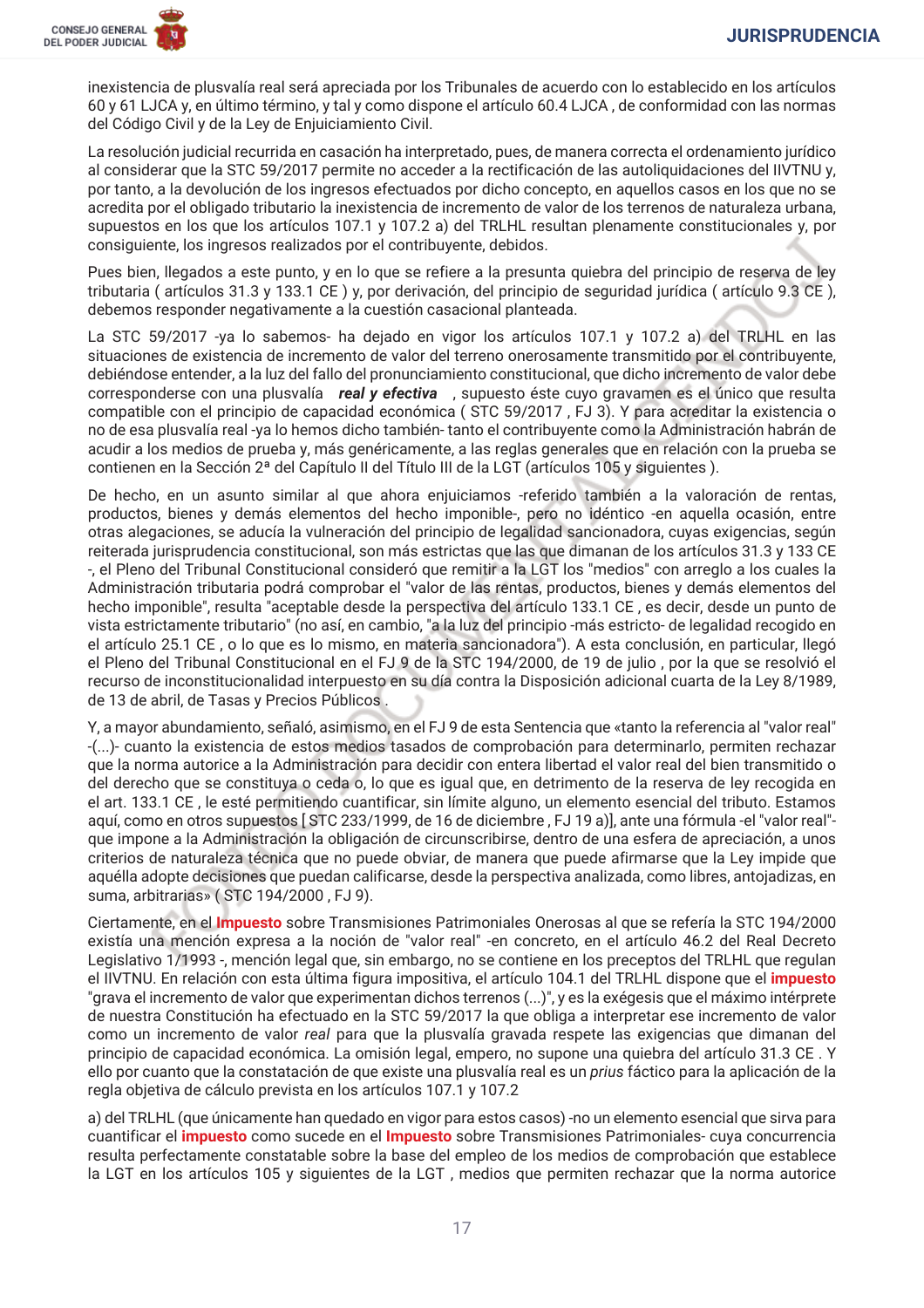a la Administración para decidir con entera libertad el valor real del terreno onerosamente transmitido en detrimento de la reserva de lev recogida en los artículos 31.3 y 133.1 CE.

Y, en fin, rechazada la vulneración del principio de reserva de ley tributaria establecido en los artículos 31.3 y 133.1 CE debe desestimarse, asimismo, la quiebra del principio de seguridad jurídica garantizado en el artículo 9.3 CE.

Conforme a reiterada jurisprudencia constitucional «"la seguridad jurídica ha de entenderse como la certeza sobre el ordenamiento jurídico aplicable y los intereses jurídicamente tutelados, procurando 'la claridad y no la confusión normativa' (STC 46/1990, de 15 de marzo, FJ 4), y como 'la expectativa razonablemente fundada del ciudadano en cuál ha de ser la actuación del poder en la aplicación del Derecho' (STC 36/1991, de 14 de febrero, FJ 5). En definitiva, sólo si en el ordenamiento jurídico en que se insertan, y teniendo en cuenta las reglas de interpretación admisibles en Derecho, el contenido o las omisiones de un texto normativo produjeran confusión o dudas que generaran en sus destinatarios una incertidumbre razonablemente insuperable acerca de la conducta exigible para su cumplimiento o sobre la previsibilidad de sus efectos, podría concluirse que la norma infringe el principio de seguridad jurídica" (STC 96/2002, de 25 de abril, FJ 5; o STC 93/2013, de 23 de abril, FJ 10)» [STC 84/2015, de 30 de abril, FJ 3 b)].

Pues bien, teniendo en cuenta las concreciones que acabamos de efectuar en torno a quién corresponde la carga de la prueba de la existencia de minusvalía; cuál ha de ser el objeto de la prueba -la existencia de un minusvalía real-y, en fin, cuáles los medios de que dispone el sujeto pasivo para acreditar la existencia de un decremento de valor del terreno, no puede afirmarse que los preceptos que han quedado en vigor tras la STC 59/2017 (en los términos en los que deben ser interpretados a la luz del pronunciamiento constitucional), teniendo en cuenta las reglas de interpretación admisibles en Derecho, generen en el obligado tributario una "incertidumbre razonablemente insuperable" o una falta de certeza o certidumbre de tal intensidad que contravenga los dictados que dimanan del principio de seguridad jurídica.

## SEXTO. Sobre la supuesta vulneración del principio de igualdad.

Descartada la existencia de una vulneración de los principios de reserva de ley tributaria y seguridad jurídica, debe rechazarse asimismo que se produzca en el supuesto que analizamos una quiebra del principio de igualdad, ya sea de la igualdad en la aplicación de la ley (artículo 14.1 CE), ya sea de la igualdad que en el ámbito específico del deber de contribuir al sostenimiento de los gastos públicos reconoce el artículo 31.1 CE.

En primer lugar, no puede admitirse la denunciada vulneración del principio de igualdad en la aplicación de la ley (artículo 14.1 CE). Ciertamente, algunos Tribunales Superiores de Justicia, cuya doctrina hemos extractado en el Fundamento de Derecho tercero de este pronunciamiento, han venido considerando que los artículos 107.1, 107.2 a) y 110.4 del TRLHL son radicalmente nulos y han quedado definitivamente expulsados de nuestro ordenamiento jurídico, de manera que, ante la inexistencia de parámetro legal que permita apreciar con carácter previo a la aplicación del tributo si existe o no plusvalía susceptible de ser sometida a imposición, no cabe aplicar el *impuesto* ni girar liquidación alguna por este concepto. Otros Tribunales Superiores de Justicia, en cambio, han entendido que la STC 59/2017 expulsa exclusivamente del ordenamiento jurídico los artículos 107.1, 107.2 a) y 110.4 del TRLHL en los casos en los que se gravan plusvalías inexistentes, de forma que, en aquellos supuestos en los que el contribuyente pruebe que ha existido una minusvalía o decremento de valor del terreno transmitido onerosamente, no procederá liquidar el tributo.

Admitida, como no podía ser de otra forma, la existencia de esta divergencia interpretativa no cabe, sin embargo, concluir que la misma represente una vulneración del principio de igualdad que reconoce el artículo 14 CE. Y ello por cuanto que constituye jurisprudencia reiterada del máximo intérprete de nuestra Constitución que la igualdad en la aplicación de la ley en el ámbito jurisdiccional -y, asimismo, dentro de la Administración (STC 47/1989, de 21 de febrero, FJ 2)- únicamente es predicable de las decisiones que tengan su origen en un mismo órgano o entidad, identidad de órgano judicial que reclama, a su vez, no solo la identidad de Sala, sino también la de la Sección. De acuerdo con el Tribunal Constitucional para que pueda entenderse vulnerado el derecho a la igualdad en la aplicación de la ley es necesaria la concurrencia de varios reguisitos (por todas, SSTC 111/2002, de 6 de mayo, FJ 2; 31/2008, de 25 de febrero, FJ 2; 160/2008, de 12 de diciembre, FJ 3; y 105/2009, de 4 de mayo, FJ 5), entre los que se cuentan «[l]a identidad de órgano judicial, entendiendo por tal, no sólo la identidad de Sala, sino también la de la Sección, al considerarse cada una de éstas como órgano jurisdiccional con entidad diferenciada suficiente para desvirtuar una supuesta desigualdad en la aplicación de la ley» [STC 38/2011, de 28 de marzo, FJ 6 b)].

Proviniendo las resoluciones contradictorias que se aducen en la casación de órganos judiciales distintos en particular, de Tribunales Superiores de Justicia diferentes- es evidente que no ha existido la quiebra de la igualdad en la aplicación de la ley (artículo 14 CE) que se invoca. Y lo mismo puede afirmarse de la alegada vulneración del principio de igualdad que para el ámbito tributario reconoce el artículo 31.1 CE.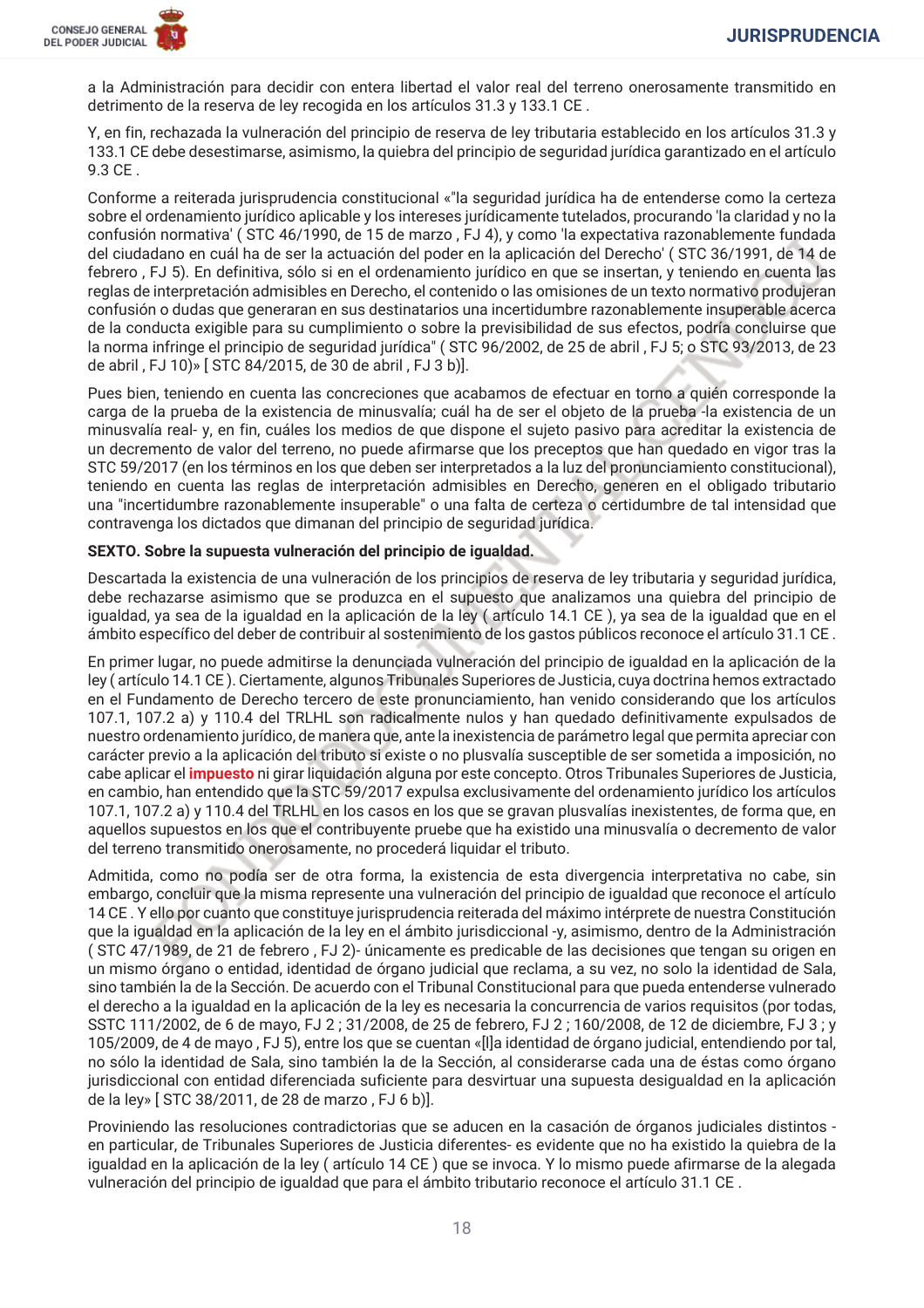Como es de sobra conocido, la aplicación del principio de joualdad presupone la identidad de los términos de comparación (o, lo que es lo mismo, que los términos de comparación sean homogéneos), presupuesto éste cuya aplicación en el ámbito tributario conlleva que los contribuyentes afectados evidencien idéntica riqueza o capacidad económica. Únicamente, pues, en los supuestos en los que, ante iguales manifestaciones de riqueza o capacidad económica, la norma establezca un diferente gravamen carente de justificación objetiva y razonable, se entenderá vulnerado el principio de jqualdad en el ámbito del deber de contribuir al sostenimiento de las cargas públicas lentre otras muchas, SSTC 10/2005, de 20 de enero, FJ 5: 57/2005, de 14 de marzo, FJ 3:54/2006, de 27 de febrero, FJ 6:295/2006, de 11 de octubre, FJ 5: v, más recientemente, SSTC 19/2012, de 15 de febrero, FJ 5; 60/2015, de 18 de marzo, FJ 4; y 77/2015, de 27 de abril, FJ 3 a)].

Pues bien, es evidente que, tras la declaración de inconstitucionalidad de los artículos 107.1, 107.2 a) y 110.4 del TRLHL contenida en la STC 59/2017, el principio de igualdad tributaria no «obliga en todo caso reproducimos en este punto el interrogante planteado en la cuestión casacional objetiva fijada en el auto de admisión- a la anulación de las liquidaciones y al reconocimiento del derecho a la devolución de ingresos indebidos en las solicitudes de rectificación de autoliquidaciones por el *impuesto* sobre el incremento de valor de los terrenos de naturaleza urbana, sin entrar a valorar la existencia o no en cada caso de una situación inexpresiva de capacidad económica». Y es que, si así fuera, se estaría atribuyendo la misma consecuencia jurídica -esto es, la inaplicación del *impuesto*- a supuestos disímiles -en unos casos se habrían sometido a tributación en el IIVTNU manifestaciones de riqueza existentes (plusvalías reales) y en otros no (minusvalías efectivas)- y, por ende, se estaría aplicando el corolario que dimana del mandato constitucional de igualdad en casos en los que este principio, simplemente, no resulta aplicable. Como ha reiterado incesantemente el Tribunal Constitucional, ni la igualdad que reclama el artículo 14 CE, ni la que impone el artículo 31.1 CE se aplican a supuestos de falta de identidad de los términos de comparación. Y resulta obvio que en el caso que nos ocupa los términos de comparación serían disímiles.

### SÉPTIMO. Criterios interpretativos sobre los artículos 107.1, 107.2 a) y 110.4, todos ellos del TRLHL, a la luz de la STC 59/2017.

Conforme a lo hasta aquí expuesto, y según ordena el artículo 93.1 LJCA, procede fijar la siguiente interpretación de los preceptos legales concernidos en este litigio:

1º) Los artículos 107.1 y 107.2 a) del TRLHL, a tenor de la interpretación que hemos hecho del fallo y del fundamento jurídico 5 de la STC 59/2017, adolecen solo de una inconstitucionalidad y nulidad parcial. En este sentido, son constitucionales y resultan, pues, plenamente aplicables, en todos aquellos supuestos en los que el obligado tributario no ha logrado acreditar, por cualquiera de los medios que hemos expresado en el fundamento de derecho Quinto, que la transmisión de la propiedad de los terrenos por cualquier título (o la constitución o transmisión de cualquier derecho real de goce, limitativo del dominio, sobre los referidos terrenos), no ha puesto de manifiesto un incremento de su valor o, lo que es igual, una capacidad económica susceptible de ser gravada con fundamento en el artículo 31.1 CE.

2°) El artículo 110.4 del TRLHL, sin embargo, es inconstitucional y nulo en todo caso (inconstitucionalidad total) porque, como señala la STC 59/2017, «no permite acreditar un resultado diferente al resultante de la aplicación de las reglas de valoración que contiene», o, dicho de otro modo, porque «imp[ide] a los sujetos pasivos que puedan acreditar la existencia de una situación inexpresiva de capacidad económica (SSTC 26/2017, FJ 7, y 37/2017, FJ 5)». Esa nulidad total de dicho precepto, precisamente, es la que posibilita que los obligados tributarios puedan probar, desde la STC 59/2017, la inexistencia de un aumento del valor del terreno ante la Administración municipal o, en su caso, ante el órgano judicial, y, en caso contrario, es la que habilita la plena aplicación de los artículos 107.1 y 107.2 a) del TRLHL.

## OCTAVO. Resolución de las pretensiones deducidas en el proceso.

La lógica consecuencia de lo hasta aquí expuesto no puede ser otra que la desestimación del recurso de casación deducido por la representación procesal de la entidad BBVA, pues la resolución judicial recurrida ha interpretado de manera correcta el ordenamiento jurídico al considerar que la STC 59/2017 permite no acceder a la rectificación de las autoliquidaciones del IIVTNU y, por tanto, a la devolución de los ingresos efectuados por dicho concepto, en aquellos casos en los que no se acredita por el obligado tributario la inexistencia de incremento de valor de los terrenos de naturaleza urbana, supuestos en los que los artículos 107.1 y 107.2 a) del TRLHL resultan plenamente constitucionales y, por consiguiente, los ingresos, debidos.

Sin que, frente a lo que pretende la entidad recurrente -al señalar que mientras que en sede judicial «BBVA sí que ha practicado prueba suficiente (documental y pericial) para acreditar y demostrar que el suelo no ha experimentado un incremento de valor», «el Ayuntamiento de Zaragoza no aportó esa prueba "exigible" para acreditar el incremento»-, este Tribunal pueda revisar la decisión de la Sala de instancia de apreciar, a la vista de las pruebas aportadas en el proceso por BBVA, la existencia «de un incremento de valor del terreno, exponente